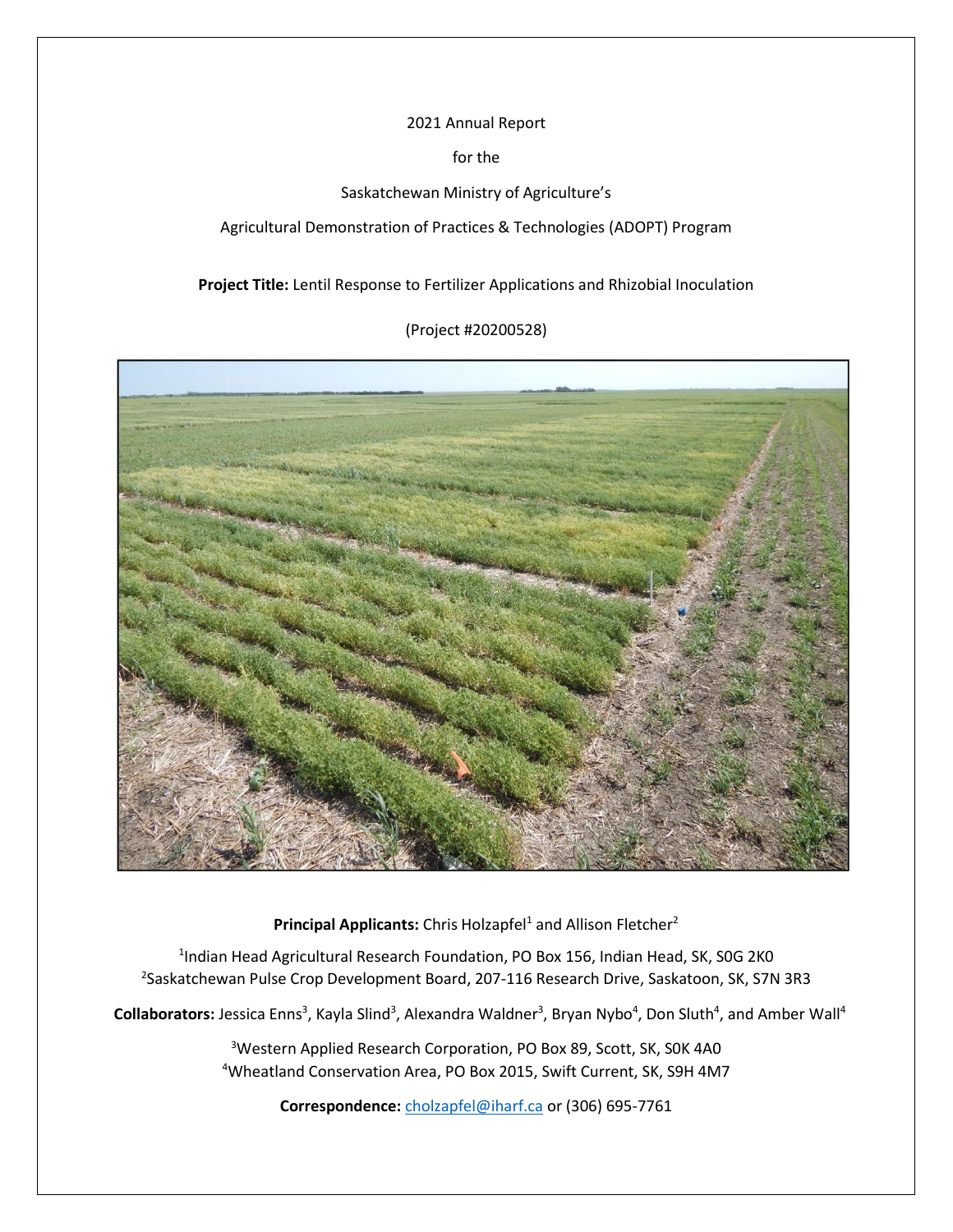#### **Project Identification**

- **1. Project Title:** Lentil response to fertilizer applications and rhizobial inoculation
- **2. Project Number:** 20200528 (SPG-AP2106a)
- **3. Producer Group Sponsoring the Project:** Saskatchewan Pulse Crop Development Board
- **4. Project Location(s):** Field trials were located near Indian Head (#156), Scott (#380), and Swift Current (#137), Saskatchewan
- **5. Project start and end dates(s):** April-2020 to February-2021
- **6. Project contact person & contact details:**

Chris Holzapfel, Research Manager (Project Manager) Indian Head Agricultural Research Foundation PO Box 156, Indian Head, SK, S0G 2K0 Phone: 306-695-7761 Email: [cholzapfel@iharf.ca](mailto:cholzapfel@iharf.ca)

Allison Fletcher, Research Project Manager Saskatchewan Pulse Crop Development Board 207-116 Research Drive, Saskatoon, SK, S7N 3R3 Phone: 306-668-0591 Email: [afletcher@saskpulse.com](mailto:afletcher@saskpulse.com)

#### **Collaborators:**

Jessica Enns, General Manager Western Applied Research Corporation (WARC) PO Box 89, Scott, SK, S0K 4A0 Phone: 306-247-2001 Email: [Jessica.enns@warc.ca](mailto:Jessica.enns@warc.ca)

Bryan Nybo, Manager Wheatland Conservation Area PO Box 2015, Swift Current, SK, S9H 4M7 Phone: 306-773-4775 Email: [wcanybo@sasktel.net](mailto:wcanybo@sasktel.net) 

#### **Objectives and Rationale**

## **7. Project Objectives:**

The objective of this project was to demonstrate the response of lentil to a wide range of fertility management treatments that focus on phosphorus rate, rhizobial inoculation, and nitrogen fertilization strategies.

\_\_\_\_\_\_\_\_\_\_\_\_\_\_\_\_\_\_\_\_\_\_\_\_\_\_\_\_\_\_\_\_\_\_\_\_\_\_\_\_\_\_\_\_\_\_\_\_\_\_\_\_\_\_\_\_\_\_\_\_\_\_\_\_\_\_\_\_\_\_\_\_\_\_\_\_\_\_\_\_\_\_\_\_\_

#### **8. Project Rationale:**

Lentils are one of the most important pulse crop options in Saskatchewan, especially in drier regions such as the Brown and Dark Brown soil zones but also in transitional areas of the Black soil zone. In addition to seed and crop protection products which have been the focus recent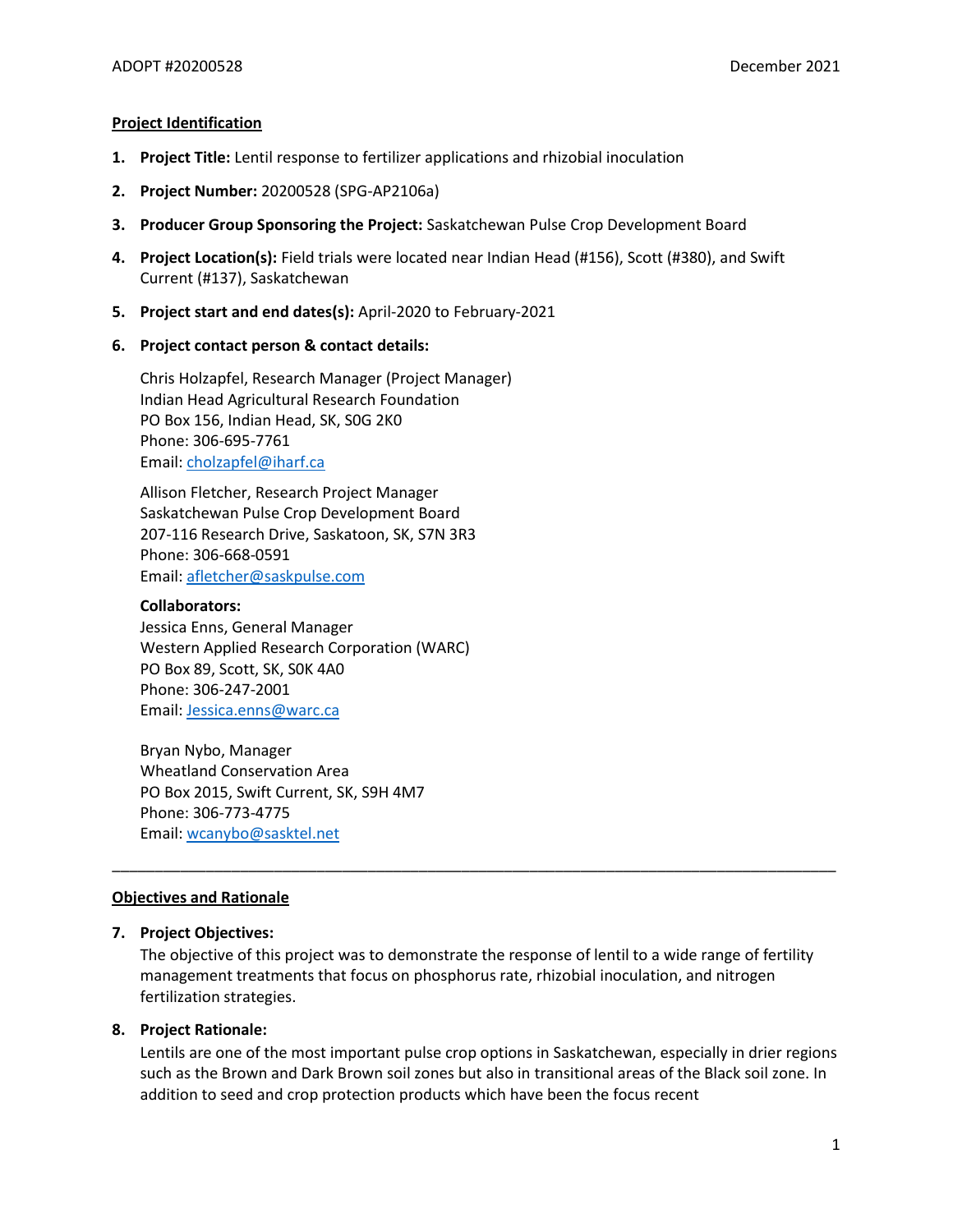research/demonstration activities for this crop, fertilizer and fertility related inputs comprise some of the greatest production costs for lentil and are critical for building yield potential. A 2000 kg/ha (~30 bu/ac) lentil crop requires a total of 82-101 kg N/ha, 22-27 kg P<sub>2</sub>O<sub>5</sub>/ha, 69-84 kg K<sub>2</sub>O/ha, and 8-10 kg S/ha. As both potassium and sulfur are less likely to be limiting in most Saskatchewan soils, this demonstration focussed on nitrogen (N) and phosphorus (P) management.

As a pulse crop capable of meeting most of it's N requirements through biological fixation of dinitrogen  $(N_2)$  gas through symbiotic relationships with rhizobium bacteria, it is not generally recommended to apply N fertilizer to lentils beyond what is provided by P and/or S products. Alternatively, the recommended practice is to treat the seed or soil with *Rhizobium leguminosarum* inoculants to ensure that populations of this beneficial bacteria are sufficient to colonize the lentil roots and, through biological fixation, meet the N requirements of the crop. Because it can take several weeks for root nodules to form and start supplying N to the crop, low rates of starter N are sometimes recommended in coarse textured soils with low residual N. However, biomass and nutrient accumulation is relatively slow through this early period so crop demands prior to the late vegetative stages are also low (i.e. Mahli et al. 2007). Furthermore, high levels of mineral N can inhibit nodulation and N fixation and, as such, may even negatively impact total N availability and yield; thus, growers should be cautious with this approach. In the Brown soil zone, Yan et al. (2005) observed a 45% lentil yield increase with rhizobium inoculation and better responses with granular (versus seed-applied) products, regardless of placement; however, low rates of N fertilizer (15 kg N/ha) had inconsistent effects on yield. Their findings were consistent with work on field peas conducted by Clayton et al. (2004) where the highest yields were achieved with granular inoculant and no N fertilizer, but some benefit to N fertilization was observed when either no inoculant or a liquid inoculant was applied. Under relatively low yielding, drought conditions in Montana, Huang et al. (2016) did not increase yields with either inoculation (peat based, seed-applied) or starter N (urea or ESN) but were able to increase grain protein with both of these inputs. The fertilizer effect was much larger in the absence of inoculant. Bremer et al. (1989) observed the highest yields and  $N_2$ fixation with inoculated lentils and inconsistent responses to N application (i.e., increased biomass production but no effect on yield, better yield responses in the absence of inoculant). Furthermore, they also showed that higher N rates significantly reduced the amount of atmospheric N in the grain due to substitution of fixed N with fertilizer N. At five locations over a four-year period in Alberta, Bowness et al. (2019) did not observe any yield benefits to either inoculation or N fertilization despite observing more nodules with inoculation and working in fields which had not been sown to peas, lentils, or faba beans for at least 5 years. They attributed the lack of response to adequate nodulation in all treatments, regardless of whether an inoculant was applied, even though there did appear to be more nodules in the inoculated plots. While examples of doing so are limited in the scientific literature, it is possible that in-season applications of N could provide yield or protein benefits without some of the negative impacts on nodulation and  $N_2$  fixation that are frequently associated with high levels of mineral N.

While, depending on yields, lentil P requirements are typically fairly modest compared to other common crops, P is one of the most commonly limiting nutrients in Saskatchewan soils, second only to N. Pulse crops such as lentil are recognized as being good scavengers of residual soil nutrients and, as such, not especially responsive to fertilizer applications; however, actual results tend to vary with environment and responses to P application occasionally occur. Gan et al. (2005) looked at both 34 kg P2O5/ha and P-solubilizing microbes (*P. bilaii*) but did not observe any effects on lentil establishment, growth, or yield. With sites in the Brown, Dark Brown, and Black soil zones, Bremer et al. (1989) only increased lentil yields with P fertilizer application (30 kg  $P_2O_5/ha$ ) in the Black soil zone which had both the highest yields and lowest residual P levels. In field peas, Holzapfel et al.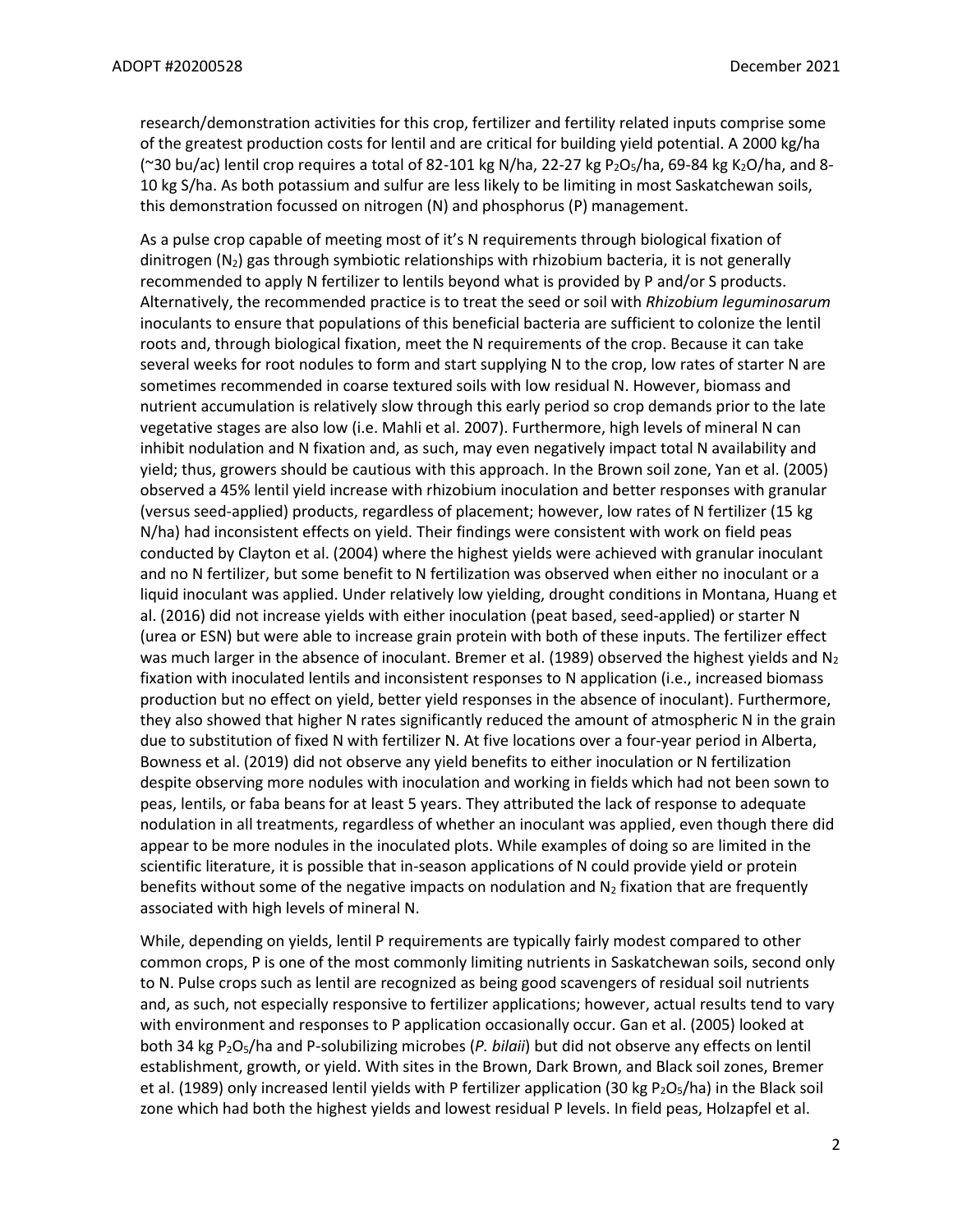(2021) observed statistically significant yield increases with P fertilization at 64% (7/11) of their low P (<12 ppm Olsen-P) sites and an overall average of yield increase of 9% across 12 site-years, regardless of residual P levels or absolute yields.

This project was initiated to demonstrate some of the expected responses to rhizobial inoculation, start N applications, and P fertilization for a range of soil climatic zones in Saskatchewan while also exploring the potential merits of deferred N applications for increasing lentil yields and grain protein concentrations.

#### *Literature Cited*

**Bowness, R, Olsen, M. A., McKenzie, R. H., Hoy, C., Gill, K. S., and Bremer, E. 2019.** Agronomic practices for red lentil in Alberta. Can. J. Plant Sci. **99:** 834-840.

**Bremer, E., Van Kessel, C., and Karamanos, R. 1989.** Inoculant, phosphorus, and nitrogen responses of lentil. Can. J. Plant Sci. **69:** 691-701.

**Clayton, G., Rice, W., Lupwayi, N., Johnston, A., Lafond, G., Grant, C., and Walley, F. 2004.** Inoculant formulation and fertilizer nitrogen effects on field pea: Crop yield and seed quality. Can. J. Plant Sci. **84:** 89-96.

**Gan, Y., Hanson, K., Zentner, R. P., Selles, F., and McDonald, C. L. 2005.** Response of lentil to microbial inoculation and low rates of fertilization in the semiarid Canadian prairies. Can. J. Plant Sci. **85:** 847-855.

**Holzapfel, C., Hnatowich, G., Hall, M., Pratchler, J., Weber, J., and Nybo, B. 2021.** Enhanced fertilizer management for optimizing yield and protein in field pea: Final Report for the Saskatchewan Pulse Growers. Online [Available]: [https://iharf.ca/wp](https://iharf.ca/wp-content/uploads/2021/04/Enhanced-fertilizer-management-for-optimizing-yield-and-protein-in-field-pea.pdf)[content/uploads/2021/04/Enhanced-fertilizer-management-for-optimizing-yield-and-protein-in](https://iharf.ca/wp-content/uploads/2021/04/Enhanced-fertilizer-management-for-optimizing-yield-and-protein-in-field-pea.pdf)[field-pea.pdf](https://iharf.ca/wp-content/uploads/2021/04/Enhanced-fertilizer-management-for-optimizing-yield-and-protein-in-field-pea.pdf) (December 8, 2021).

**Huang, J., Afshar, R., and Chen, C. 2016.** Lentil response to nitrogen application and Rhizobia inoculation. Soil Sci. Plant Anal. **47:** 2458-2464.

**Malhi, S. S., Johnston, A. M., Schoenau, J. J., Wang, Z. H., and Vera, C. L. 2007.** Seasonal biomass accumulation and nutrient uptake of pea and lentil on a Black Chernozem soil in Saskatchewan. **30:** 721-737.

\_\_\_\_\_\_\_\_\_\_\_\_\_\_\_\_\_\_\_\_\_\_\_\_\_\_\_\_\_\_\_\_\_\_\_\_\_\_\_\_\_\_\_\_\_\_\_\_\_\_\_\_\_\_\_\_\_\_\_\_\_\_\_\_\_\_\_\_\_\_\_\_\_\_\_\_\_\_\_\_\_\_\_\_\_

#### **Methodology and Results**

## **9. Methodology:**

Field trials with small red lentil were initiated near Indian Head (thin Black soil zone), Scott (Dark Brown soil zone), and Swift Current (Brown soil zone) in 2021. The treatments were combinations of P fertilizer rates, granular rhizobial inoculant, and supplementary N fertilizer applied either at the time of seeding (side-banded) or as an in-season broadcast application targeted for the bud formation stage prior to flowering (actual dates were June 23-July 5). The phosphorus source was monoammonium phosphate (MAP; 11-52-0), supplemental N was provided as urea (46-0-0), and the granular inoculant product was Nodulator Duo SCG (BASF; minimum of 8 x 107 CFU/g of *Rhizobium leguminosarum* biovar *viceae* STRAIN 1435 and 2 x 108 CFU/g of *Bacillus subtilis* STRAIN BU1814) at the label recommended rate, adjusted for row spacing. Where supplemental N was applied, the total N rate was 55 kg N/ha, adjusted for N provided by the MAP. Where supplemental N was not required by protocol, N was still balanced at 10 kg/ha across the P rates ranging from 0-45 kg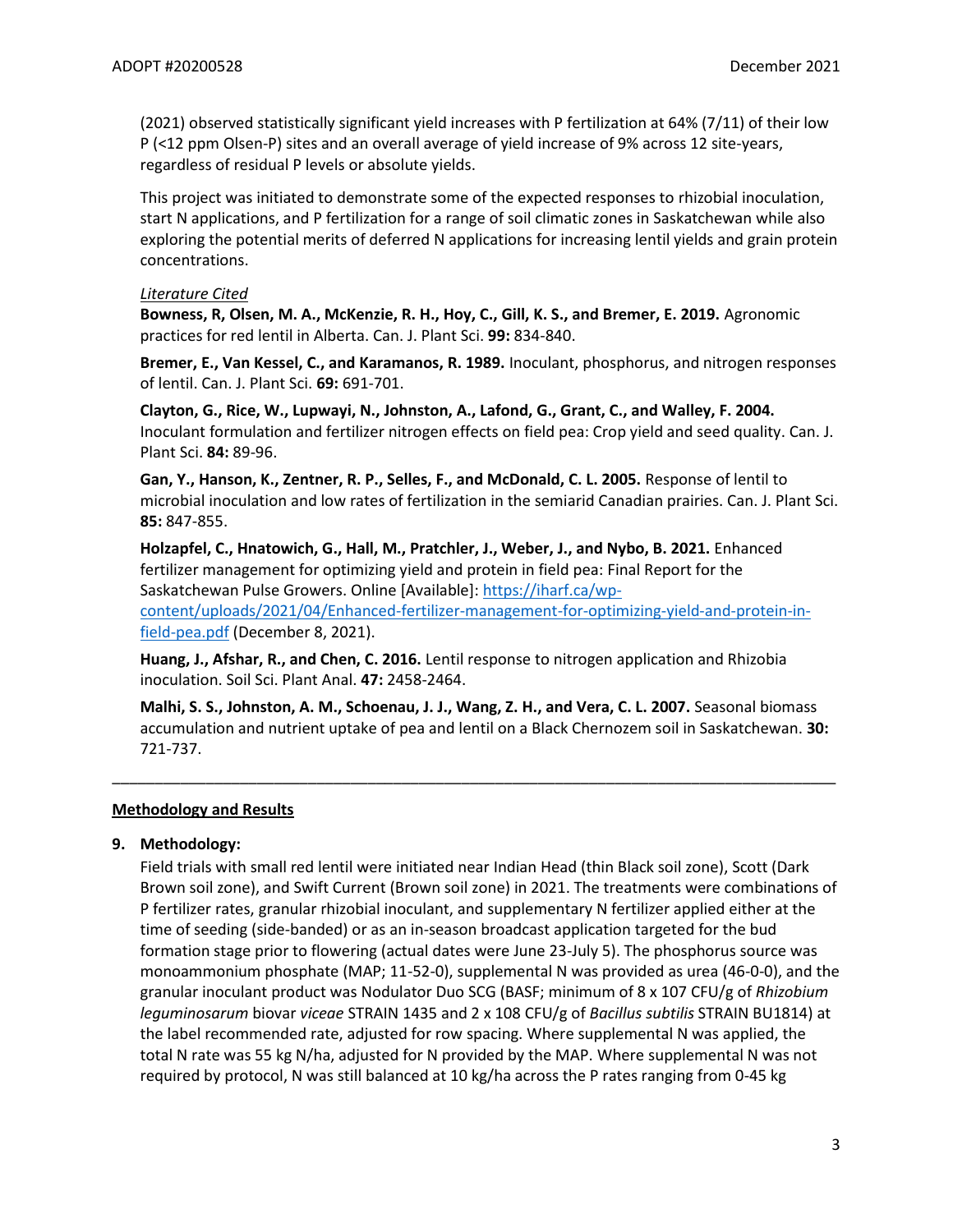$P_2O_5/h$  to ensure that any observed responses were to P and not the N provided by the MAP. In total, 12 treatments were arranged in a four replicate RCBD (Table 1).

| #              | P rate<br>(side-banded MAP)             | <b>Granular Inoculant</b><br>(label rate) | <b>Extra N Fertilizer (adjusted for N from</b><br>MAP but not residual NO <sub>3</sub> -N) |
|----------------|-----------------------------------------|-------------------------------------------|--------------------------------------------------------------------------------------------|
| $\mathbf{1}$   | 0 kg $P_2O_5/ha$                        | No                                        | None                                                                                       |
| $\overline{2}$ | 0 kg $P_2O_5/ha$                        | Yes                                       | None                                                                                       |
| 3              | 22 kg $P_2O_5/ha$                       | No                                        | None                                                                                       |
| 4              | 22 kg $P_2O_5/ha$                       | Yes                                       | None                                                                                       |
| 5              | 45 kg P <sub>2</sub> O <sub>5</sub> /ha | No                                        | None                                                                                       |
| 6              | 45 kg $P_2O_5/ha$                       | Yes                                       | None                                                                                       |
| $\overline{7}$ | 45 kg $P2O5/ha$                         | No                                        | 55 kg N/ha sideband                                                                        |
| 8              | 45 kg $P2O5/ha$                         | No                                        | 55 kg N/ha in-season broadcast                                                             |
| 9              | 45 kg $P_2O_5/ha$                       | Yes                                       | 55 kg N/ha sideband                                                                        |
| 10             | 45 kg $P_2O_5/ha$                       | Yes                                       | 55 kg N/ha in-season broadcast                                                             |
| 11             | 67 kg $P_2O_5/ha$                       | Yes                                       | None                                                                                       |
| 12             | 67 kg $P_2O_5/ha$                       | Yes                                       | 55 kg N/ha sideband                                                                        |

| Table 1. Fertilizer and inoculant treatments evaluated in lentil fertility demonstrations conducted at Indian Head, Scott, |
|----------------------------------------------------------------------------------------------------------------------------|
| and Swift Current in 2021.                                                                                                 |

- N balanced at 9.5 kg N/ha for treatments 1-4 to separate P from N responses

- Both in-crop and side-band urea rates are adjusted for N provided by MAP (i.e., the total quantity of N applied in each of treatments 7, 8, 9, 10, and 12 was 55 kg N/ha

Selected agronomic information is provided in Table 6 of the Appendices. Seeding was completed on May 4, May 10, and May 18 at Indian Head, Scott, and Swift Current, respectively. Certified seed was used in all cases and the variety was CDC Proclaim CL at Indian Head and CDC Impulse at Scott and Swift Current. All locations used a seed rate of 190 seeds/m<sup>2</sup>. The seed was treated with fungicide products to suppress root diseases at all locations but the specific products varied. The plots were rolled after seeding but prior to emergence to break up soil lumps and push any stones down so that they would not interfere with combining. Weeds were controlled using registered pre-emergent and in-crop herbicides. Foliar fungicides were applied at the discretion of individual site managers. Preharvest herbicides were utilized as required to assist with crop drydown and provide late-season weed control. The lentils were straight-combined when it was fit to do so with outside crop rows excluded from the harvest area at Indian Head and Swift Current but not at Scott.

Various data were collected during the growing season and from the harvested seed. Residual nutrient levels were estimated from composite soil samples collected in the early spring. Soil was analyzed using two separate approaches with the sampling methods tailored to each method. For the conventional extractions, the sampling depths were 0-15 cm, and 15-60 cm and the samples were submitted to AgVise Laboratories. For the Plant Root Simulator analyses (Indian Head and Swift Current only), we focussed on the top 10 cm of soil and the samples were submitted fresh to Western Ag Laboratories. Spring plant densities were determined by counting seedlings in  $2 \times 1$  m sections of crop row after emergence was complete and calculating plants/m<sup>2</sup>. Seed yields were determined from the harvested grain samples, are adjusted for dockage and to a uniform seed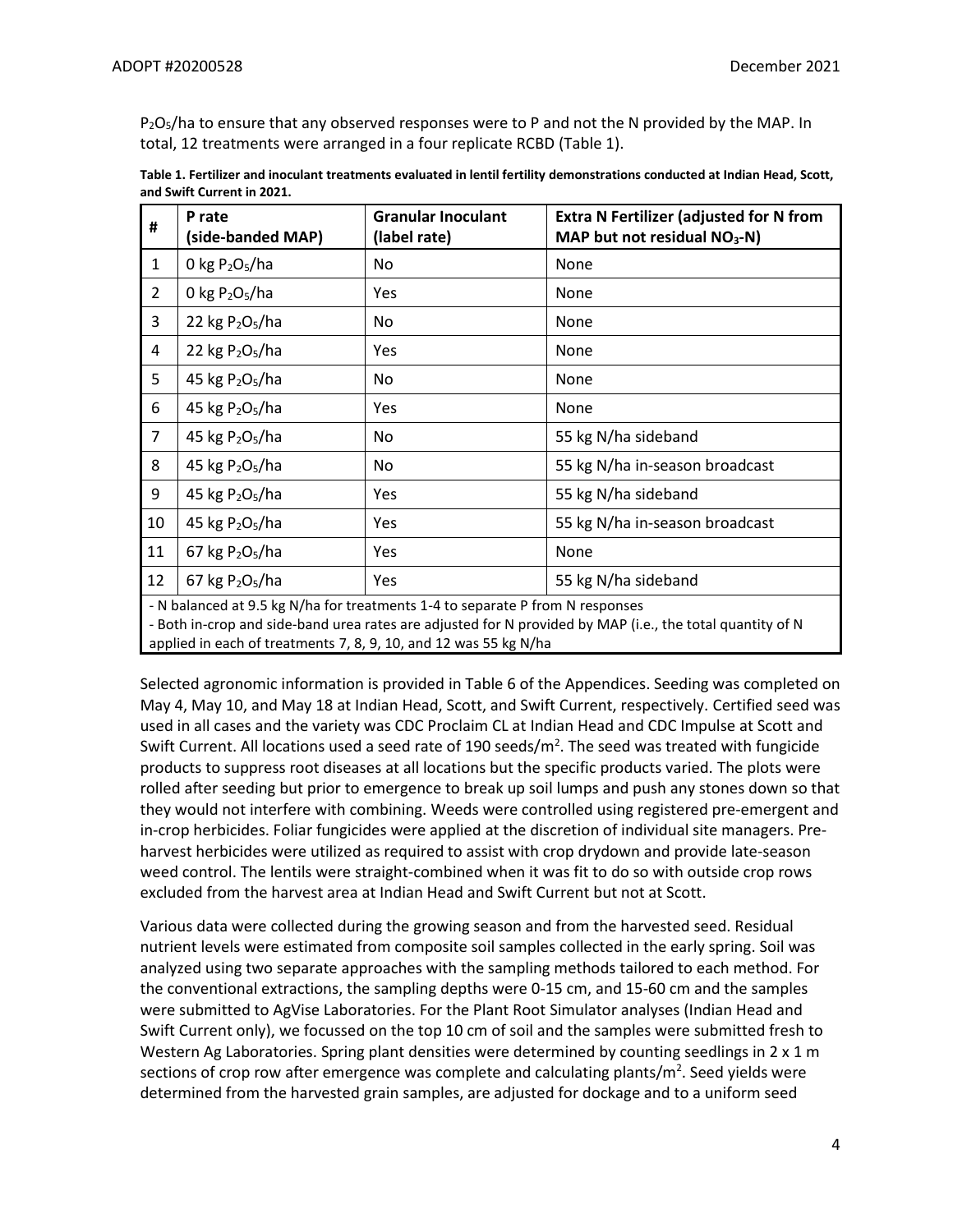moisture content of 13%, and are expressed as kg/ha. Test weight was determined using standard CGC methodology for two sub-samples per plot and is expressed as g/0.5 l. Seed weight was determined by counting a minimum of 250 whole seeds per plot, weighing to the nearest 0.00 g, and calculating g/1000 seeds. Seed protein was determined using a FOSS NIR analyzer with two subsamples per plot analyzed and the same instrument used for all locations. Daily temperatures and precipitation amounts were recorded from the nearest Environment and Climate Change Canada weather station for each location.

Response data were analyzed separately for each location using the generalized linear mixed model (GLIMMIX ) in SAS® Studio. Treatment effects were considered fixed and replicate effects were considered random. Individual treatment means were separated using the Tukey-Kramer test. Orthogonal contrasts were used to test whether any responses to P fertilizer rate were linear, quadratic, or not significant. Pre-determined contrast comparisons were used to compare specific groups of treatments which were considered to be of particular interest. These were un-inoculated versus inoculated (with and without extra N) and no extra N versus extra N (with and without inoculant). All treatment effects and differences between means were considered significant at *P* ≤ 0.05; however, responses at *P* ≤ 0.100 were also generally highlighted if they made agronomic sense and were deemed important.

#### **10. Results:**

## *Growing season weather and residual soil nutrients*

Mean monthly temperatures and precipitation amounts for the 2021 growing seasons (May-August) are presented relative to the long-term (1981-2010) averages in Tables 2 and 3, respectively. Over the four-month period, temperatures were above-average at all three locations. May was slightly cooler than average while June and July were well above-average and August was closer to normal. Precipitation relative to the long-term average varied widely. At Indian Head, there were periods of drought throughout the season but, cumulatively, 295 mm of precipitation fell between May 1 and August 31. That said, much of the precipitation came in a few storm events and nearly 100 mm of this total came later in August after the lentils were harvested. At Scott, there was a total of 149 mm during the four-month period relative to a long-term average of 227 mm; however, similar to Indian Head, 48 mm (32%) of the precipitation reported for this period fell after the lentils were harvested in August. Swift Current received a total of 147 mm, 78% of average, but similar to the other two sites, 49 mm of this was received after the lentils had been harvested. Although lentils can tolerate heat and drought reasonably well compared to many crops, the conditions encountered did increase variability and reduce data quality at some locations, to a certain extent.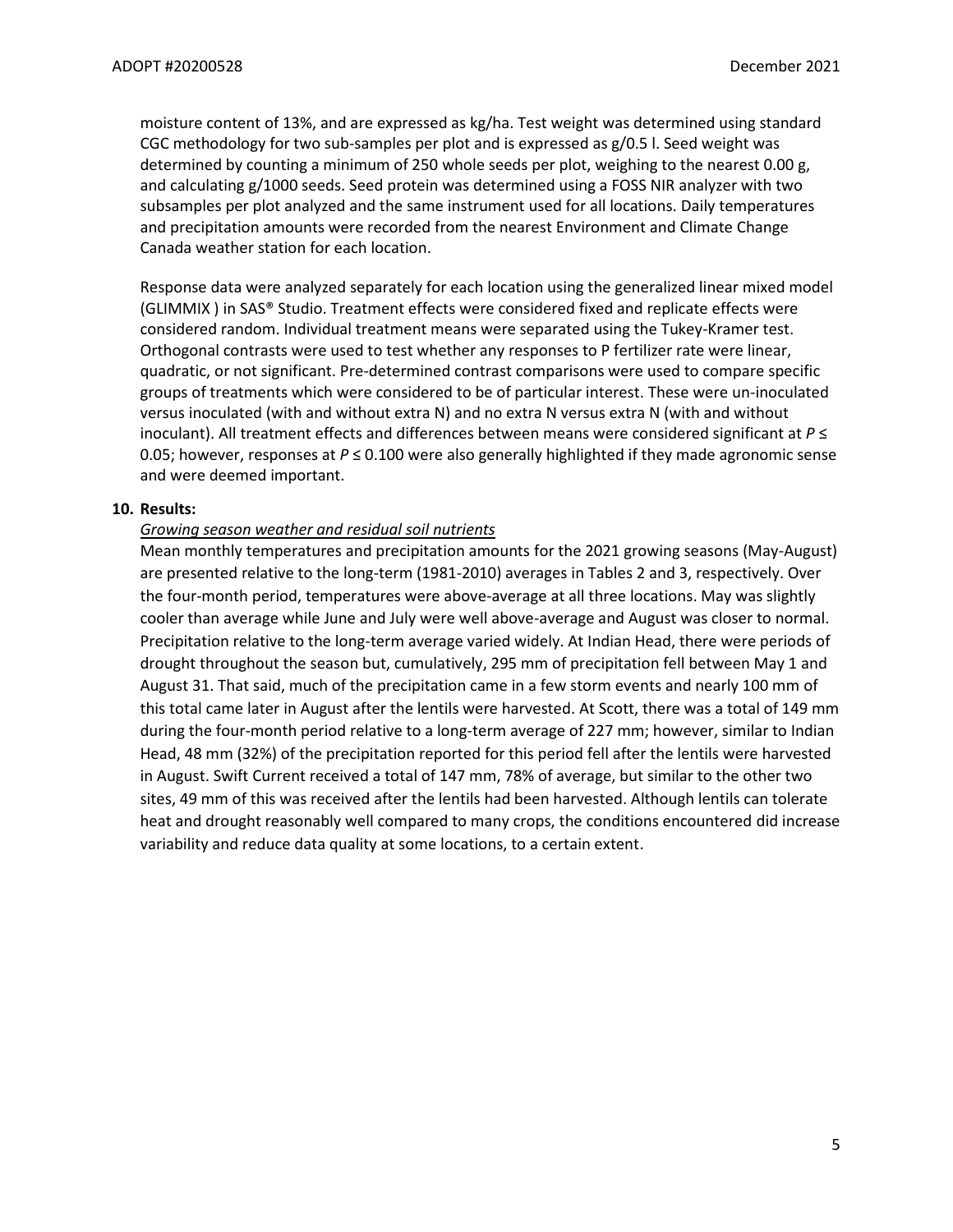| Location | Year      | May  | June | July                       | <b>August</b> | Average     |
|----------|-----------|------|------|----------------------------|---------------|-------------|
|          |           |      |      | - Mean Temperature (°C) -- |               |             |
| Indian   | 2021      | 9.0  | 17.7 | 20.3                       | 17.1          | 16.0 (103%) |
| Head     | Long-term | 10.8 | 15.8 | 18.2                       | 17.4          | 15.6        |
| Scott    | 2021      | 8.9  | 17.3 | 19.6                       | 17.2          | 15.8 (107%) |
|          | Long-term | 10.8 | 14.8 | 17.3                       | 16.3          | 14.8        |
| Swift    | 2021      | 9.5  | 18.3 | 21.6                       | 17.9          | 16.8 (106%) |
| Current  | Long-term | 11.0 | 15.7 | 18.4                       | 17.9          | 15.8        |

**Table 2. Mean monthly temperatures along with long-term (1981-2010) averages for the 2021 growing seasons at Indian Head, Scott, and Swift Current, Saskatchewan.**

**Table 3. Mean monthly precipitation along with long-term (1981-2010) averages for the 2021 growing seasons at Indian Head, Scott, and Swift Current, Saskatchewan.**

| Location | Year      | May  | June | July                             | <b>August</b> | <b>Total</b> |
|----------|-----------|------|------|----------------------------------|---------------|--------------|
|          |           |      |      | Cumulative Precipitation (mm) -- |               |              |
| Indian   | 2021      | 81.6 | 62.9 | 51.2                             | 99.4          | 295 (121%)   |
| Head     | Long-term | 51.7 | 77.4 | 63.8                             | 51.2          | 244          |
| Scott    | 2021      | 43.9 | 43.8 | 10.4                             | 51.3          | 149 (66%)    |
|          | Long-term | 38.9 | 69.7 | 69.4                             | 48.7          | 227          |
| Swift    | 2021      | 30.0 | 26.8 | 36.6                             | 53.5          | 147 (78%)    |
| Current  | Long-term | 42.1 | 66.1 | 44.0                             | 35.4          | 188          |

Traditional soil test results for each location are provided in Table 4. The site near Indian Head had a pH of 8.1, 4.9% organic matter and cation exchange capacity (CEC) of 47 meq/100 g. Residual NO<sub>3</sub>-N was 21 kg/ha and residual P was extremely low at only 2 ppm Olsen-P. Scott had more acidic soil (pH of 5.5) with 4.4% organic matter and coarser soil texture with a CEC of 16 meq/100 g. Residual NO<sub>3</sub>-N was 32 kg/ha and there were 6 ppm Olsen-P. At Swift Current, the pH was 6.4, there was 2.6% organic matter, and the CEC was 18 meq/100 g. Residual NO<sub>3</sub>-N was 30 kg/ha and Olsen-P was 11 ppm. It is difficult to compare the PRS probe results from Indian Head and Swift Current directly to the traditional soil tests, but they appeared to be reasonably consistent in that N and P were limiting and P supply was lower at Indian Head than at Swift Current (Table 5).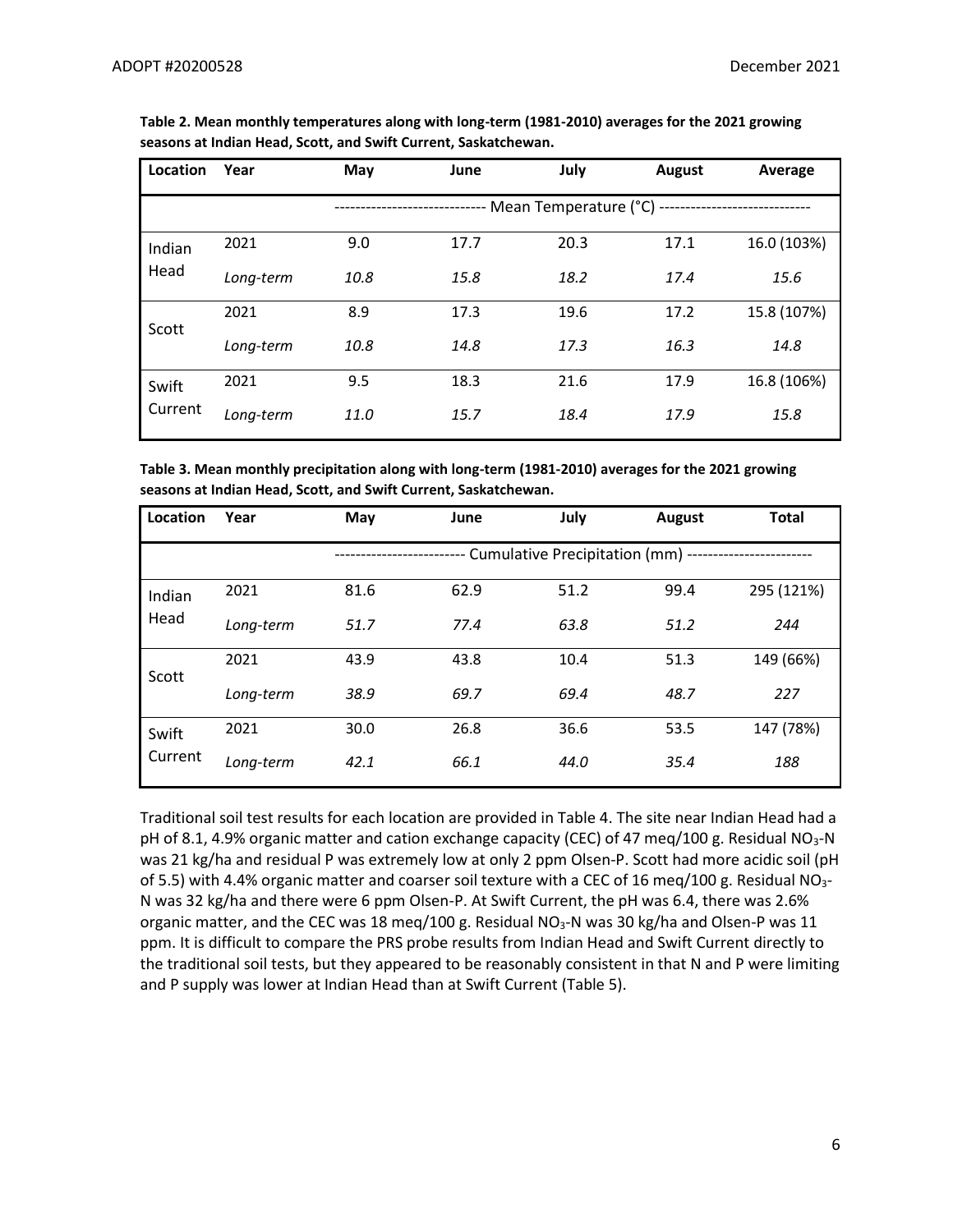| Depth    | pH  | <b>SOM</b><br>(%) | <b>CEC</b><br>(meq/100g) | $NO3-N$<br>(kg/ha) | Olsen-P<br>(ppm) | K<br>(ppm) | $\mathsf{s}$<br>(kg/ha) |
|----------|-----|-------------------|--------------------------|--------------------|------------------|------------|-------------------------|
|          |     |                   |                          |                    |                  |            |                         |
| $0 - 15$ | 8.1 | 4.9               | 46.7                     | 8                  | $\mathcal{P}$    | 532        | 5                       |
| 15-60    | 8.3 |                   |                          | 13                 |                  |            | 13                      |
|          |     |                   |                          |                    |                  |            |                         |
| $0 - 15$ | 5.5 | 4.4               | 15.7                     | 12                 | 6                | 246        | 16                      |
| 15-60    | 7.7 |                   |                          | 20                 |                  |            | 128                     |
|          |     |                   |                          |                    |                  |            |                         |
| $0 - 15$ | 6.4 | 2.6               | 18.4                     | 13                 | 11               | 268        | 36                      |
| 15-60    | 7.8 |                   |                          | 17                 |                  |            | 141                     |

**Table 4. Conventional soil test results (AgVise Laboratories) for lentil fertility demonstrations at Indian Head, Scott, and Swift Current, Saskatchewan in 2021.**

**Table 5. Plant Root Simulator (PRS) probe nutrient supply estimates (Western Ag Laboratories) for lentil fertility demonstrations at Indian Head and Swift Current, Saskatchewan in 2021.**

| pH                                     | Nitrogen  | <b>Phosphorus</b> | Potassium                                                     | Sulfur    |  |  |
|----------------------------------------|-----------|-------------------|---------------------------------------------------------------|-----------|--|--|
|                                        | (kg N/ha) | (kg $P_2O_5/ha$ ) | (kg K <sub>2</sub> O/ha)                                      | (kg S/ha) |  |  |
|                                        |           |                   | - Indian Head 2021 <sup>z</sup> ----------------------------- |           |  |  |
| 8.4                                    | g         | 9                 | 23                                                            |           |  |  |
| Swift Current 2021 <sup>Y</sup> ------ |           |                   |                                                               |           |  |  |
| 6.5                                    | 10        | 22                | 65                                                            |           |  |  |

<sup>z</sup> Supply values assume 250 mm total moisture availability (soil + precipitation and red lentil as the crop type <sup>Y</sup> Supply values assume 228 mm total moisture availability (soil + precipitation and red lentil as the crop type

## *Plant Density*

Detailed results for lentil plant density are provided in Tables 7-10 of the Appendices. Overall, plant densities were highest Indian Head (174 plants/m<sup>2</sup>), intermediate at Scott (141 plants/m<sup>2</sup>) and lowest at Swift Current (121 plants/m<sup>2</sup>). We did not necessarily expect the treatments to affect emergence and, for the most part, this was the case. The overall F-test was significant at Scott (*P* = 0.017); however, the only difference between individual treatments occurred between the lowest and highest values with no meaningful trends identified (Table 7). The contrast comparing treatments which did not receive extra N to those that did (combined with inoculant) was also significant at Scott (*P* = 0.025); however, this did not occur in the absence of inoculant and is largely attributed to random variability/experimental error (Table 10). Again, all fertilizer applied during seeding was side-banded away from the seed-row and establishment was similar across the full range of P rates evaluated for all locations (Table 8).

## *Seed Yield*

Individual treatment means for lentil seed yield and overall F-test results are provided in Table 11 of the Appendices while Tables 12-14 contain orthogonal contrast and group comparison results. For easier interpretation, the latter results are also provided in Figs. 1-3 below. The overall F-test indicated highly significant treatment effects at Indian Head (*P* < 0.001). Closer inspection of yields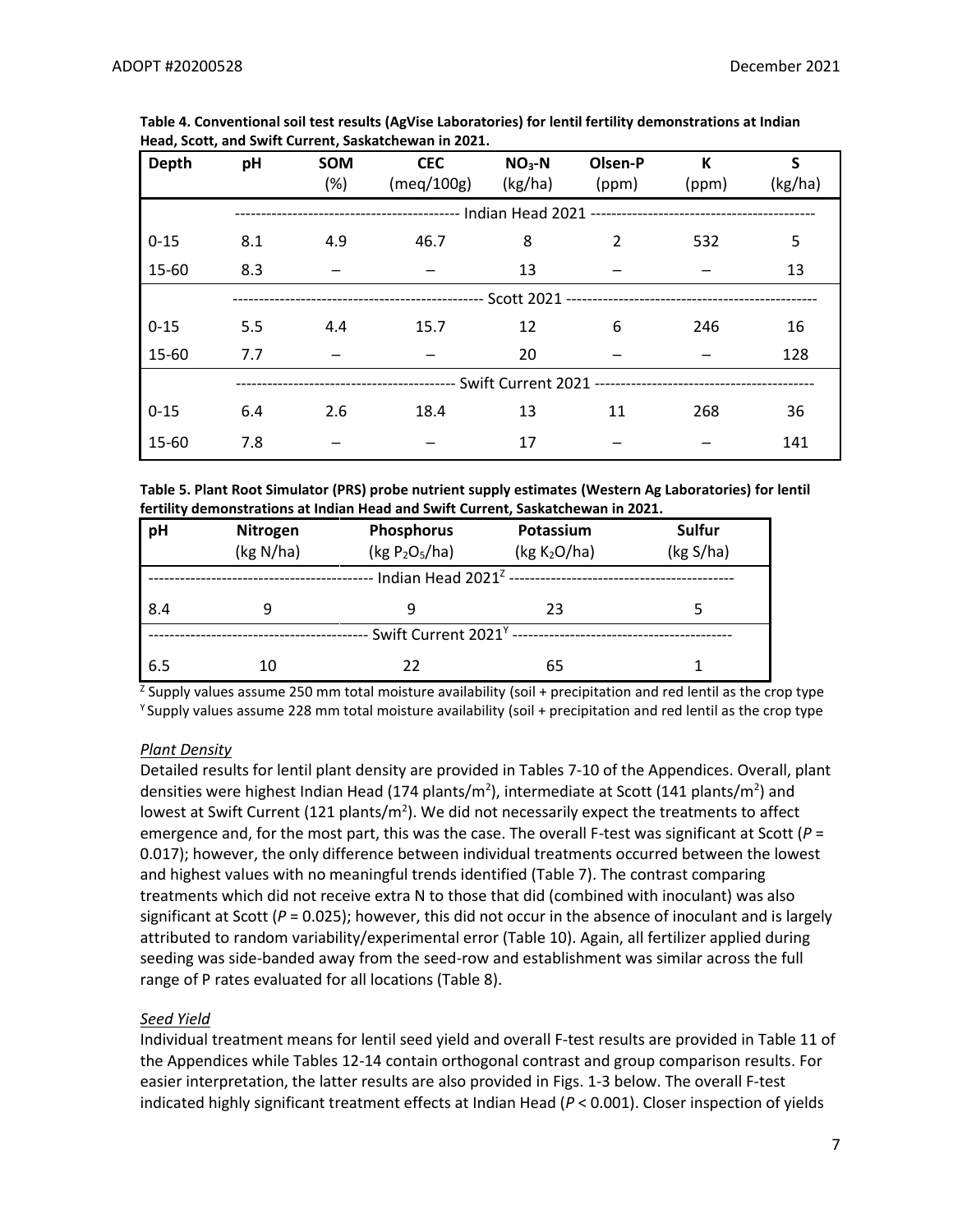at this location showed a linear (*P* < 0.001) response to increasing P fertilizer rates (Table 12; Fig. 1). There was no significant response to either inoculant (*P* = 0.099-0.603; Table 13; Fig. 2) or extra N fertilizer (*P* = 0.126-0.449; Table 14; Fig. 3). This lack of an inoculant response at Indian Head was somewhat unexpected considering that no peas, lentils, or faba beans had been grown on the site since 2007 and residual N was extremely low. At Scott, yields were variable with no significant overall F-test (*P* = 0.809), linear or quadratic responses to P rate (*P* = 0.862-0.916), or differences between groups of treatments due to inoculant (*P* = 0.277-0.394) or extra N fertilizer (*P* = 0.686- 0.835). Numerically, yields did trend higher with inoculant at Scott; however, due to the high overall variability, this could not be attributed to an actual treatment effect. At Swift Current, the overall Ftest was marginally significant (*P* = 0.083); however, the Tukey's multiple comparison test did not identify any significant differences between individual treatments. Neither the linear nor quadratic orthogonal contrasts for P rate were significant but, numerically, the highest yields occurred at 22 kg P2O5/ha. The group comparisons did not detect significant responses to either inoculant (*P* = 0.236- 0.332) or extra N fertilizer (*P* 0.137-0.620) at Swift Current; however, the yields trended slightly higher with the extra inputs in both cases.



**Figure 1. Lentil seed yield response to phosphorus (P) fertilizer rate at Indian Head, Scott, and Swift Current, Saskatchewan in 2021. Only the linear response at Indian Head was significant (***P* **< 0.001).**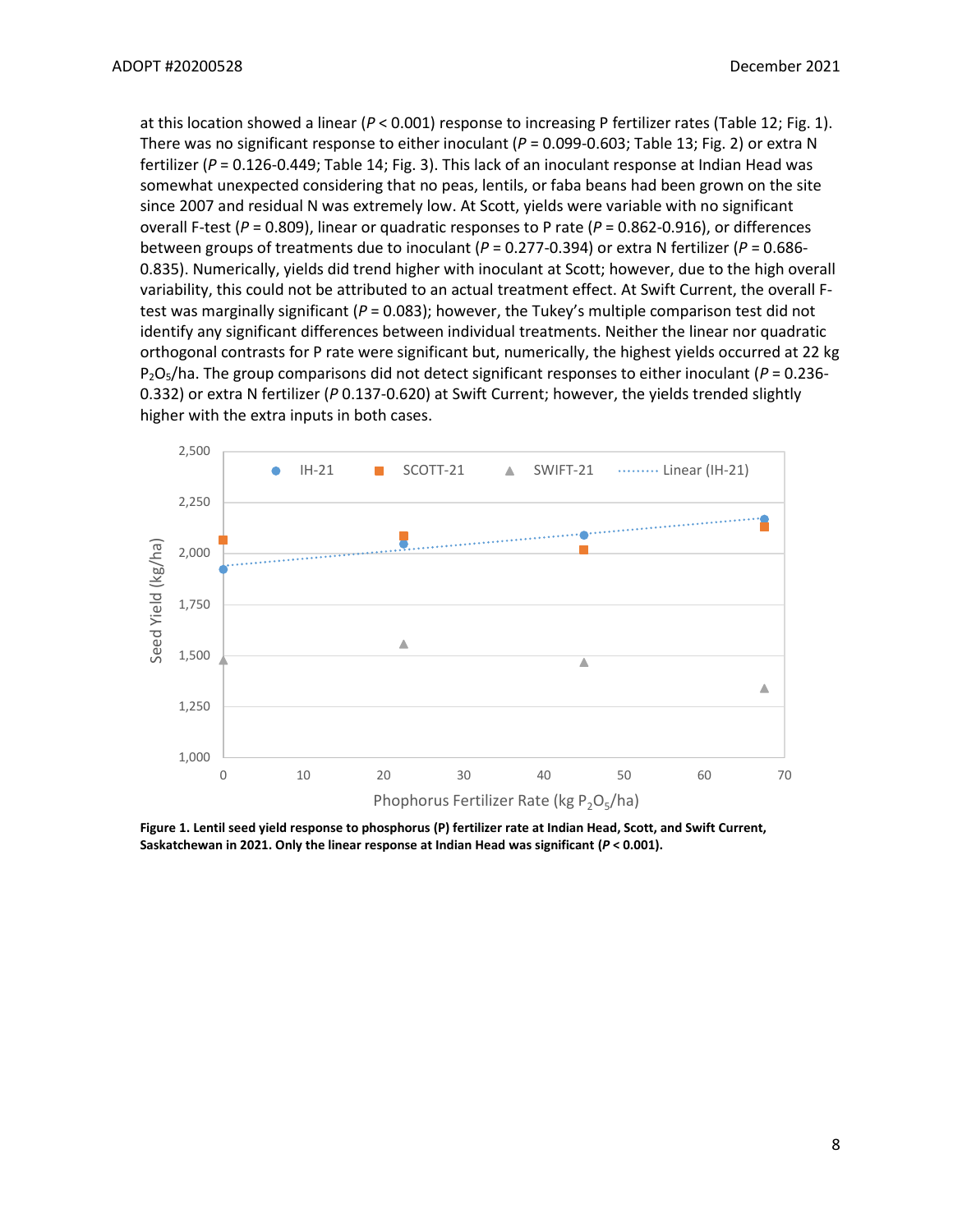

**Figure 2. Group contrasts comparing granular inoculant effects on lentil seed yield, with and without the addition of extra nitrogen (N) fertilizer, at Indian Head, Scott, and Swift Current in 2021. P-values ≤ 0.05 are considered significant while P-values ≤ 0.10 may be considered marginally significant.**



**Figure 3. Group contrasts comparing extra nitrogen (N) fertilizer effects on lentil seed yield, with and without the addition of granular inoculant, at Indian Head, Scott, and Swift Current in 2021. P-values ≤ 0.05 are considered significant while P-values ≤ 0.10 may be considered marginally significant.**

#### *Test Weight*

Individual treatment means for lentil test weight and overall F-test results are provided in Table 15 of the Appendices while orthogonal contrast and group comparison results are in Tables 16-18.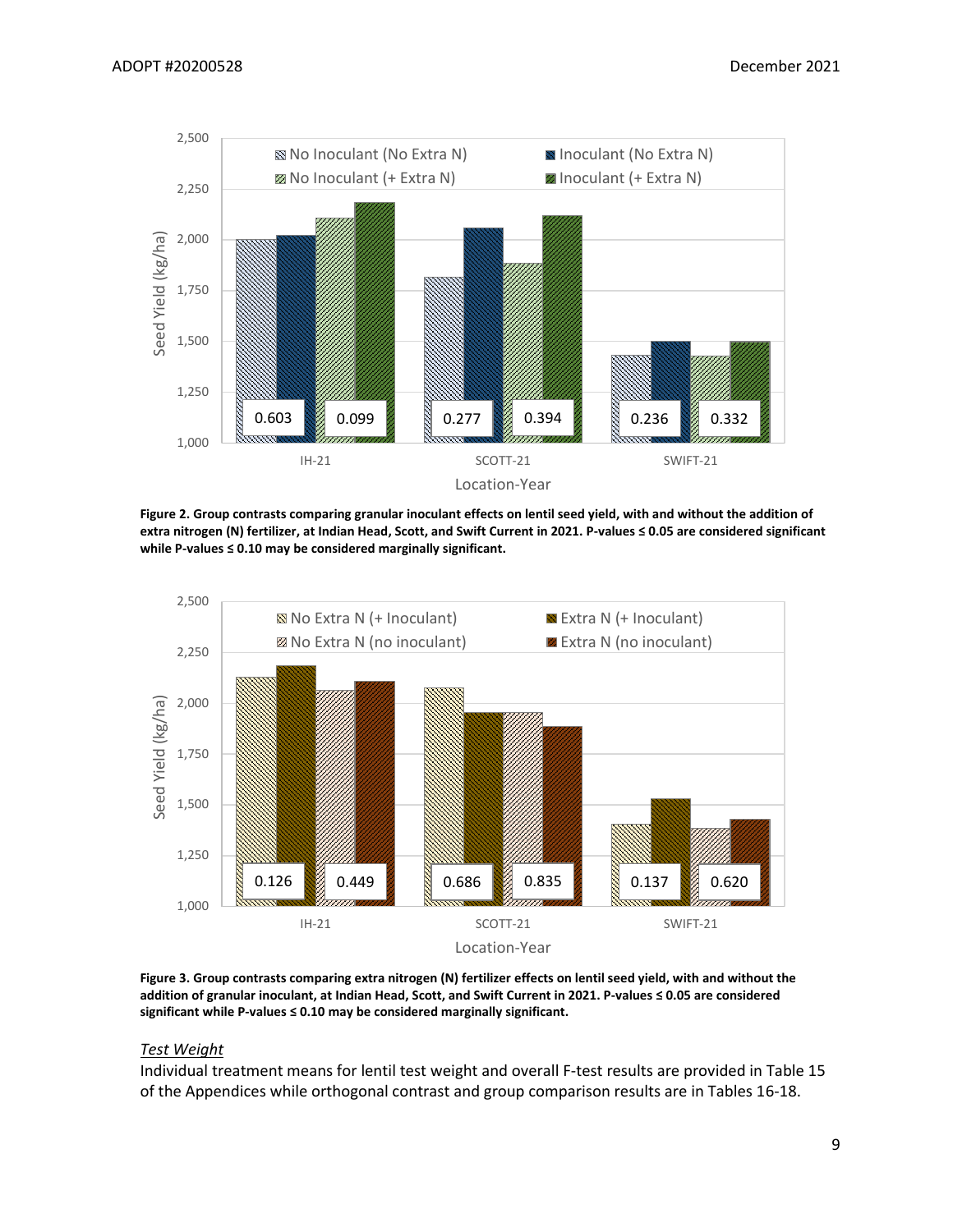Again, the latter results are presented graphically in Figs. 4-6 below. The overall F-test for test weight was not significant at any locations (P = 0.229-0.730) and the multiple comparisons test did not detect any differences between individual treatment means (Table 15). There was no indication of any linear or quadratic responses to P fertilizer rate for this variable (*P* = 0.172-691; Table 16, Fig. 4) nor was there any evidence of granular inoculant (*P* = 0.278-0.630; Table 17; Fig. 5) or extra N (*P* = 0.115-0.725; Table 18; Fig. 6) effects.



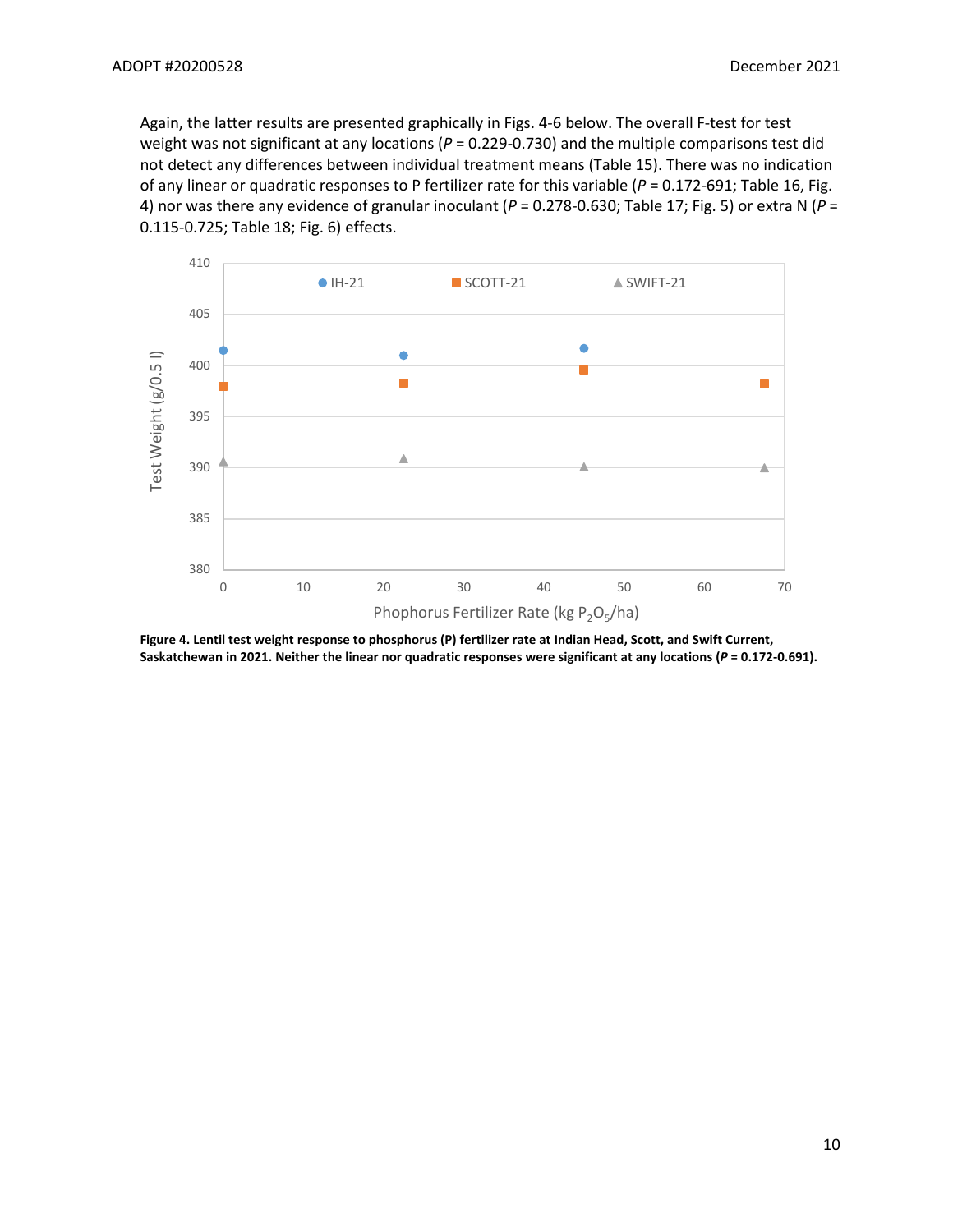

**Figure 5. Group contrasts comparing granular inoculant effects on lentil test weight, with and without the addition of extra nitrogen (N) fertilizer, at Indian Head, Scott, and Swift Current in 2021. P-values ≤ 0.05 are considered significant while P-values ≤ 0.10 may be considered marginally significant.**



**Figure 6. Group contrasts comparing extra nitrogen (N) fertilizer effects on lentil test weight, with and without the addition of granular inoculant, at Indian Head, Scott, and Swift Current in 2021. P-values ≤ 0.05 are considered significant while P-values ≤ 0.10 may be considered marginally significant.**

#### *Seed Weight*

Individual treatment means for lentil seed weight (thousand kernel weight) and F-test results are in Table 19 of the Appendices while orthogonal contrast and group comparison results appear in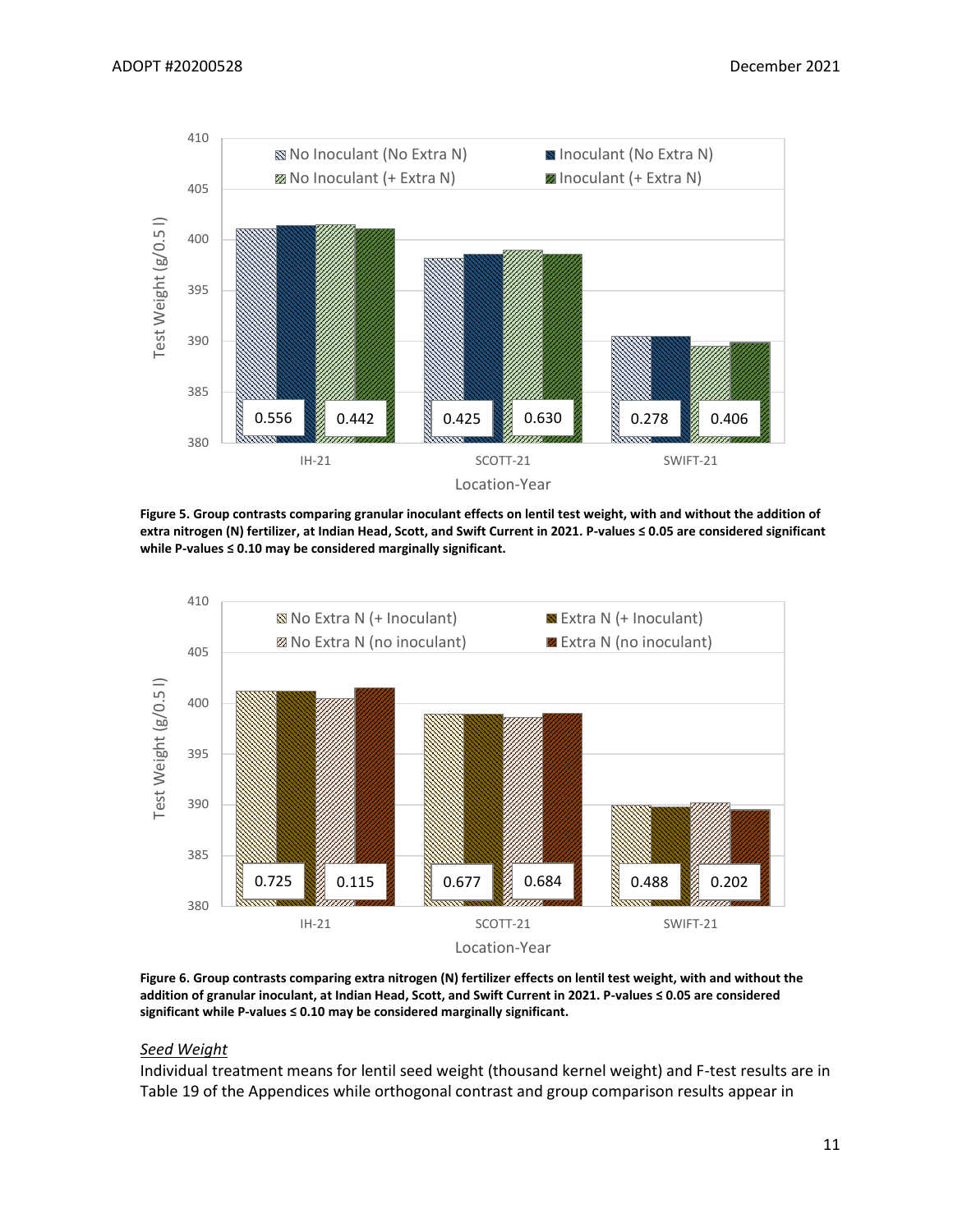Tables 20-22 in addition to being presented graphically in Figs. 7-9 below. At Indian Head, the overall F-test was not significant (*P* = 0.857), the orthogonal contrasts did not indicate any linear or quadratic responses to increasing P rate (*P* = 0.511-0.922; Table 20; Fig. 7) and seed weights were consistent between inoculant (*P* = 0.511-0.976; Table 21; Fig. 8) and N fertilizer treatments (*P* = 0.373-0.624; Table 22; Fig. 9). At Scott, the overall F-test was not significant ( $P = 0.386$ ) and there were no effects of either inoculant (*P* = 0.216-0.814; Table 21; Fig. 8) nor extra N (*P* = 0.542-0.748; Table 22; Fig. 9). The orthogonal contrasts did detect a quadratic response to P rate where the smallest seeds occurred at 22-45 kg P<sub>2</sub>O<sub>5</sub>/ha (P = 0.021; Table 20; Fig. 7); however, this result is difficult to explain and appeared somewhat inconsistent when the individual treatment means were inspected. At Swift Current, the overall F-test was significant (*P* = 0.043) but the only significant difference amongst individual treatments was between the lowest (45.7 g/1000 seeds) and highest (48.6 g/1000 seeds) values. There was some, albeit weak, evidence of larger seeds with inoculant at Swift Current, particularly when no extra N was applied (*P* = 0.096; Table 21; Fig. 8), but no effect of extra N (*P* = 0.454-0.780; Table 22; Fig. 9).



**Figure 7. Lentil seed weight response to phosphorus (P) fertilizer rate at Indian Head, Scott, and Swift Current, Saskatchewan in 2021. Only the quadratic response at Scott was significant (***P* **= 0.021).**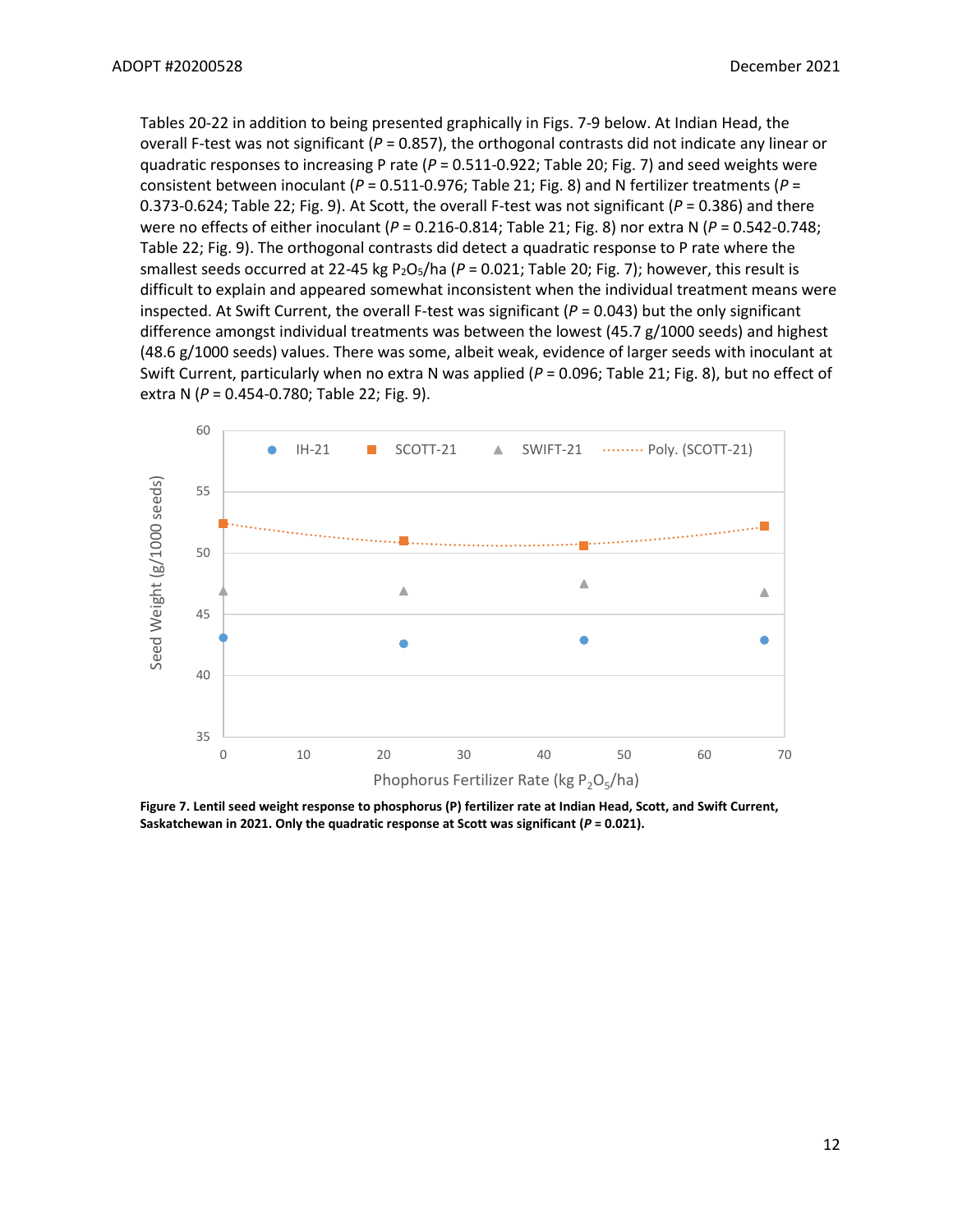

**Figure 8. Group contrasts comparing granular inoculant effects on lentil seed weight, with and without the addition of extra nitrogen (N) fertilizer, at Indian Head, Scott, and Swift Current in 2021. P-values ≤ 0.05 are considered significant while P-values ≤ 0.10 may be considered marginally significant.**



**Figure 9. Group contrasts comparing extra nitrogen (N) fertilizer effects on lentil seed weight, with and without the addition of granular inoculant, at Indian Head, Scott, and Swift Current in 2021. P-values ≤ 0.05 are considered significant while P-values ≤ 0.10 may be considered marginally significant.**

#### *Seed Protein*

Individual treatment means for lentil seed protein and overall F-test results are provided in Table 23 of the Appendices while the orthogonal contrast and group comparison results appear in Tables 24-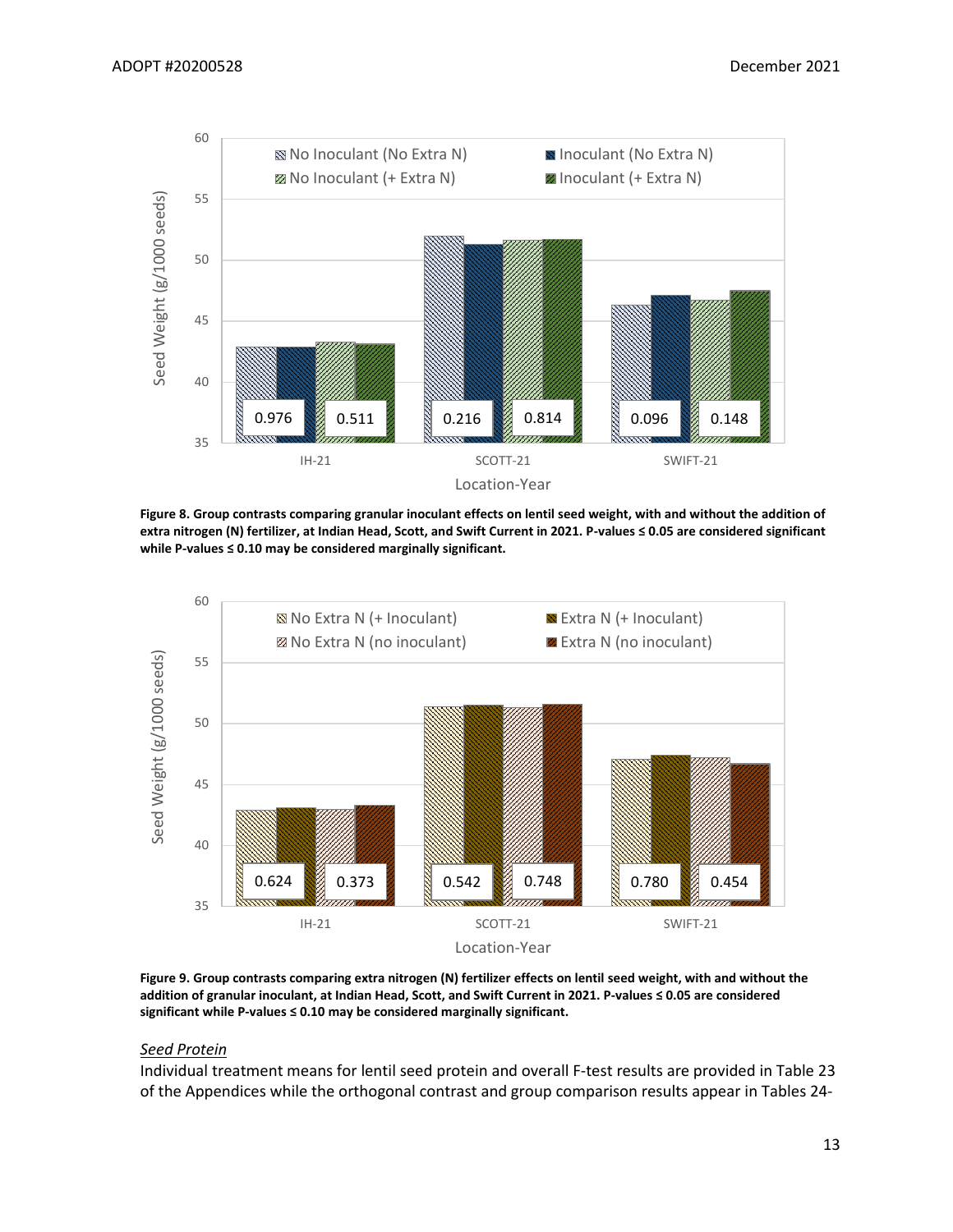26 in addition to being presented graphically in Figs. 10-12 below. The overall F-test was not significant for seed protein at any of the three locations (*P* = 0.206-0.740). The orthogonal contrasts did not pick up any linear or quadratic responses to P rate (*P* = 0.181-0.729; Table 24; Fig. 10). Seed protein was not affected by inoculant at any locations (*P* = 0.574-0.832), regardless of whether supplemental N fertilizer was applied (Table 25; Fig. 11). Similarly, the addition of extra N fertilizer had no impact on lentil seed protein, regardless of location or whether granular inoculant was applied (*P* = 0.229-0.728; Table 26; Fig. 12).



**Figure 10. Lentil seed protein response to phosphorus (P) fertilizer rate at Indian Head, Scott, and Swift Current, Saskatchewan in 2021. Neither the linear nor quadratic responses were significant at any locations (***P* **= 0.181-0.729).**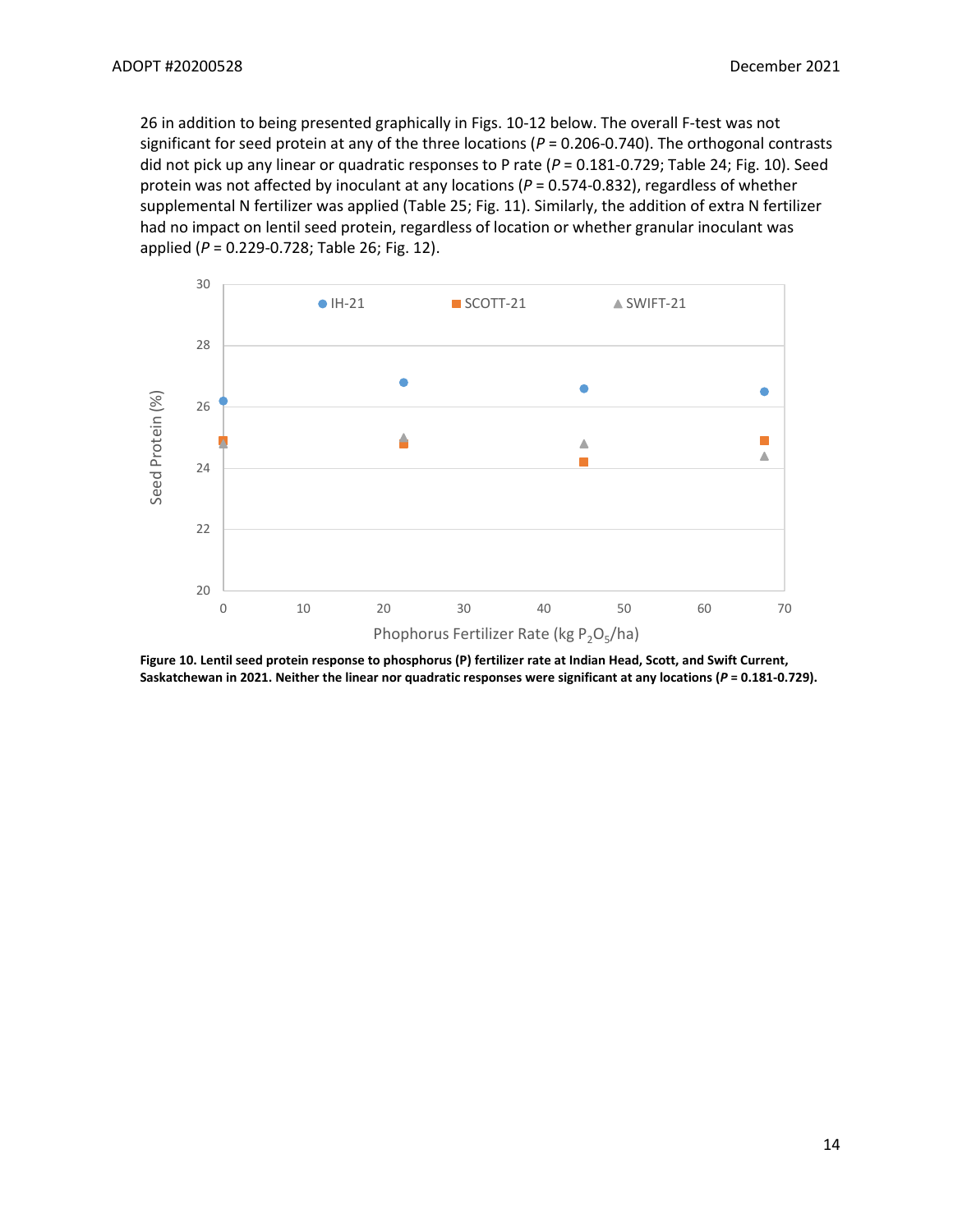

**Figure 11. Group contrasts comparing granular inoculant effects on lentil seed protein, with and without the addition of extra nitrogen (N) fertilizer, at Indian Head, Scott, and Swift Current in 2021. P-values ≤ 0.05 are considered significant while P-values ≤ 0.10 may be considered marginally significant.**



**Figure 12. Group contrasts comparing extra nitrogen (N) fertilizer effects on lentil seed protein, with and without the addition of granular inoculant, at Indian Head, Scott, and Swift Current in 2021. P-values ≤ 0.05 are considered significant while P-values ≤ 0.10 may be considered marginally significant***.*

#### *Extension Activities*

While we did host a small field day on July 20, 2021 at Indian Head these plots could not be highlighted for logistic reasons; however, the plots were shown to an assortment of industry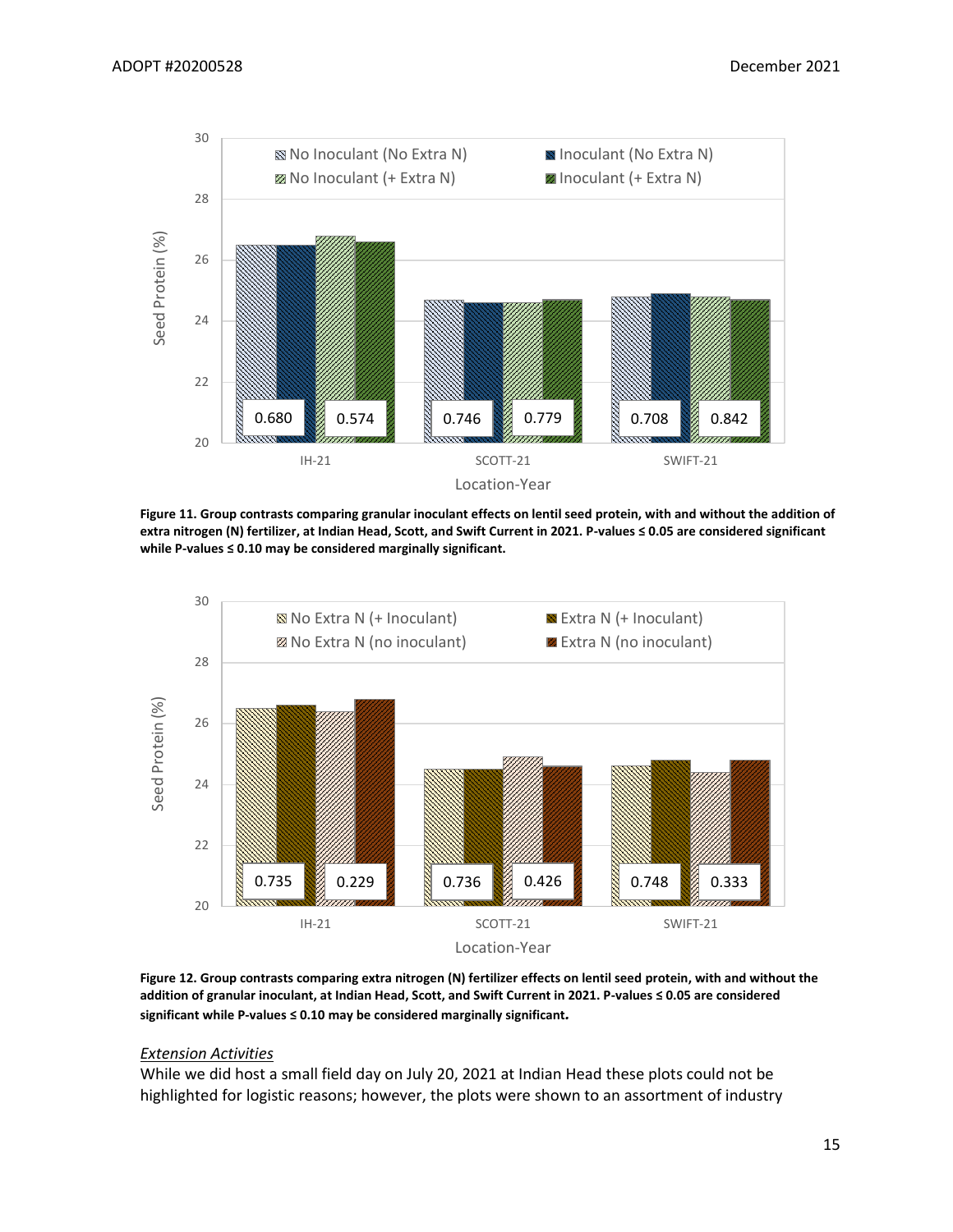representatives and producers during smaller, informal tours throughout the season. At Swift Current, the plots were shown during multiple tours throughout the season and also highlighted during a CKSW radio program entitled 'Walk the Plots' which is broadcast weekly throughout the growing season.

This annual report will be available online through the IHARF website and results will be highlighted in other presentations and extension activities where appropriate opportunities arise. In addition Saskatchewan Pulse Growers will also incorporate results in their extension and resource materials.

#### **11. Conclusions and Recommendations**

While challenging environmental conditions limited yields and also reduced data quality in some cases, this project demonstrated lentil responses to P fertilization and N management strategies under relatively dry field conditions in Saskatchewan.

The lack of meaningful impacts on plant establishment indicated that side-band placement provided sufficient separation between the fertilizer products and the seed-row to prevent seedling toxicity and subsequent stand reduction.

Phosphorus application only increased yields at Indian Head, which had the lowest residual P levels and was also the highest yielding location. This is consistent with past research and supports the notion that lentils are good scavengers of residual nutrients, but can still respond to P fertilization when soil supply is limited and yields are sufficiently high. The observed response at Indian Head was linear; however, rates that would match removal (i.e. 20-40 kg/ha) are likely sufficient to ensure that yields are not limited in most cases. That being said, with only 2 ppm Olsen-P measured in the spring soil test at this site, the higher fertilizer rates could certainly be justified to ensure an adequate supply and help build soil fertility over the longer-term. For Swift Current and Scott, even though statistically significant yield increases with P were not detected, applying 22 kg P<sub>2</sub>O<sub>5</sub>/ha or more could still be warranted in order to at least maintain residual P levels. Furthermore, the high variability that occurred at Scott limited our ability to detect modest responses to P application. Phosphorus fertilization did not have any important effects on lentil seed quality, regardless of the location.

None of the three sites showed any benefit to rhizobial inoculation, regardless of yield potential or field history. Even though the site at Indian Head had not been seeded to peas, lentils, or faba beans for 13 years, the crop did not respond to inoculation and plants that were inspected during the season appeared to be well-nodulated. The greatest numerical differences in yield between uninoculated and inoculated treatments occurred at Scott; however, variability was too high for the differences to be considered significant and, with peas on the site only two seasons prior, the probability of response to this input was potentially low. At Swift Current, there was some evidence of larger seeds with inoculant, but this response was only marginally significant at best. There was no protein response to rhizobial inoculation at any locations; thus, providing solid further evidence that N was not limiting in the un-inoculated treatments. Despite these results, we would be hesitant to recommend not applying a rhizobial inoculant due to the high importance of  $N_2$  fixation; however, lentil growers looking to reduce input costs might consider utilizing less expensive formulations (i.e., seed-applied), particularly if the field has a history of pea/lentil productions and neither nodulation failures or N deficiencies have been observed in the past. Under such circumstances, it is unlikely that there would be any benefit to either dual inoculation (i.e., liquid plus granular) or exceeding label recommendations as we have seen with some legume crops such as soybean where the associated rhizobium species is not native and there is limited history of the specific crop in rotation.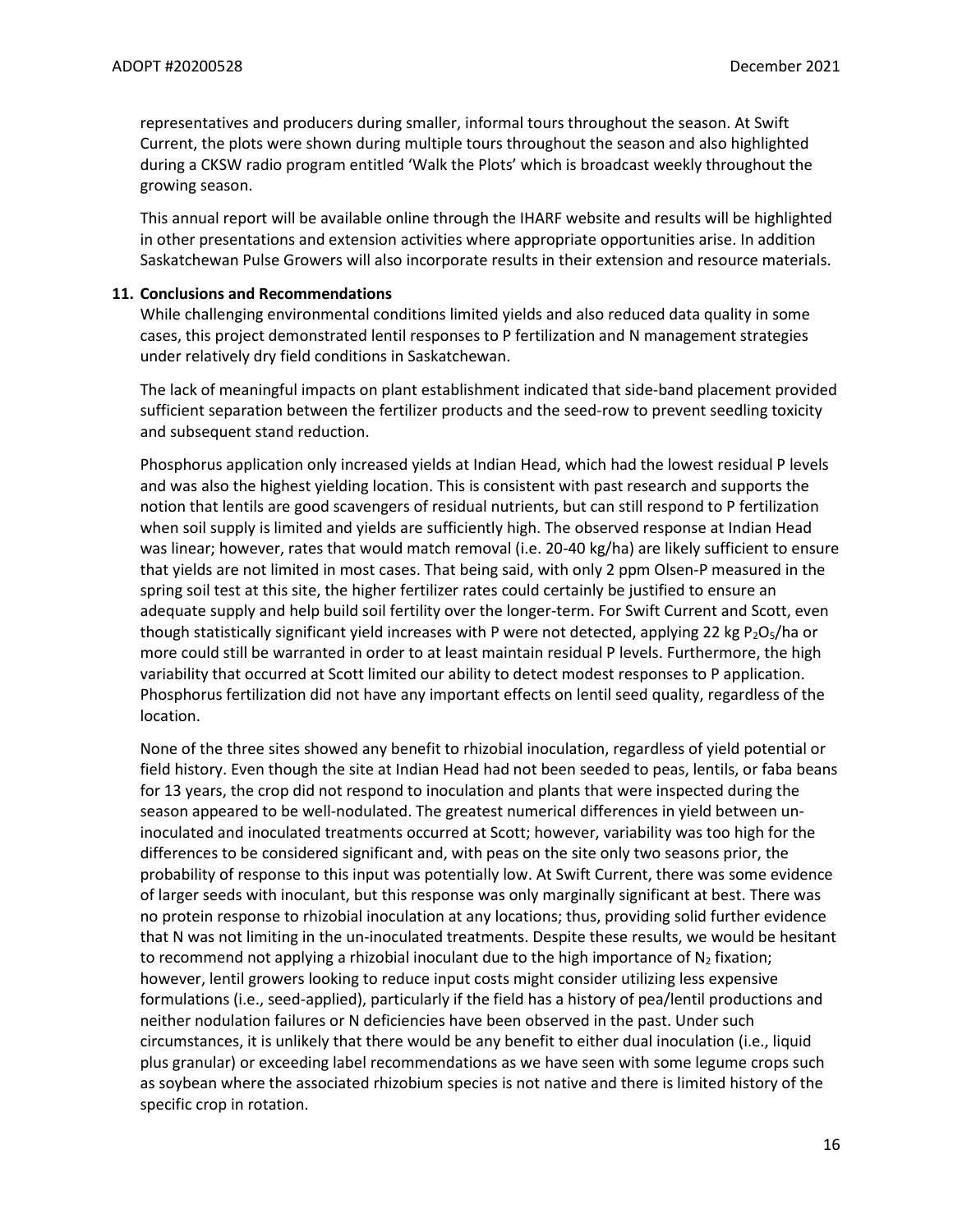Similar to recent work with field peas and much of the previously published data, we did not see any benefit to N fertilizer applications in this project and, as such, have no reason to recommend this practice. While deferring N applications into the growing season may reduce the potential for negative impacts associated with reduced N fixation to occur, such N still relies on precipitation to be moved into the rooting zone and has failed to yield any benefits either in the current project or recent work with field peas where we evaluated similar practices. If nodulation failure and subsequent N deficiencies are confirmed early enough in the growing season, in-crop 'rescue' applications of N could have merit and may be the best option to correct such deficiencies, but are still unlikely to completely mitigate yield loss. In addition, applying a small amount of starter N may be justifiable to prevent early season deficiencies in coarse textured soils that are low in organic matter and residual  $NO<sub>3</sub>-N$ ; however, the N that is provided by modest rates of P and S (if applicable) can likely fulfill much of the crop's N demands before biological  $N_2$  fixation takes over.

Due the challenging growing conditions and relatively small number of locations under which the treatments were evaluated, it would be beneficial to repeat this demonstration in order to document responses for a broader range of environments and generate more robust recommendations.

\_\_\_\_\_\_\_\_\_\_\_\_\_\_\_\_\_\_\_\_\_\_\_\_\_\_\_\_\_\_\_\_\_\_\_\_\_\_\_\_\_\_\_\_\_\_\_\_\_\_\_\_\_\_\_\_\_\_\_\_\_\_\_\_\_\_\_\_\_\_\_\_\_\_\_\_\_\_\_\_\_\_\_\_\_

#### **Supporting Information**

#### **12. Acknowledgements:**

This project was financially supported by the Agricultural Demonstration of Practices and Technologies (ADOPT) initiative under the Canadian Agricultural Partnership bi-lateral agreement between the federal government and the Saskatchewan Ministry of Agriculture. Additional financial support was provided by Fertilizer Canada and the project was administrated in-kind by the Saskatchewan Pulse Crop Development Board. We would also like to acknowledge the Board of Directors from each of the participating organizations in addition to the many technical and professional staff without whom this project could not have been completed. IHARF, WARC, and WCA also have strong working relationships and memorandums of understanding with Agriculture and Agri-Food Canada which should be acknowledged and help make work like this possible.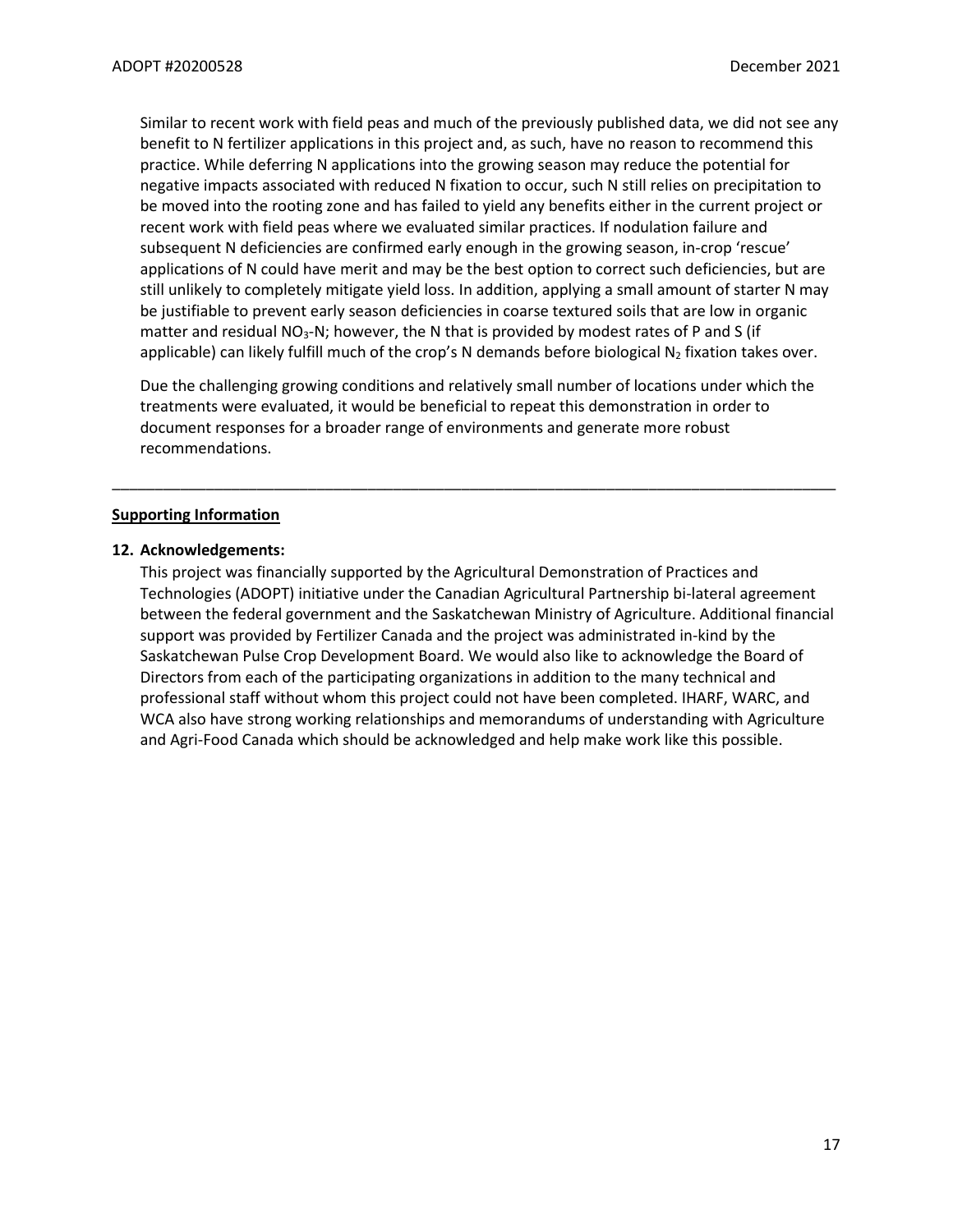# **13. Appendices:**

## **Table 6. Selected agronomic information and dates of operations in 2021 for lentil trials at Indian Head, Scott, and Swift Current, Saskatchewan.**

| <b>Activity</b>                         | <b>Indian Head</b>                                              | <b>Scott</b>                                                  | <b>Swift Current</b>                                                                             |
|-----------------------------------------|-----------------------------------------------------------------|---------------------------------------------------------------|--------------------------------------------------------------------------------------------------|
| Previous Crop                           | Oat                                                             | Wheat                                                         | <b>Barley</b>                                                                                    |
| Most Recent<br>Peas/Lentils             | 2007                                                            | 2019                                                          | unknown, prior to 2016                                                                           |
| Pre-seed<br>Herbicide                   | 890g glyphosate/ha<br>(May 11)                                  | 1334 g glyphosate/ha + 21 g<br>carfentrazone-ethyl<br>(May 9) | 890 g glyphosate/ha + 21 g<br>carfentrazone-ethyl<br>(May3)                                      |
| Seeding                                 | May 4                                                           | <b>May 10</b>                                                 | <b>May 18</b>                                                                                    |
| <b>Row Spacing</b>                      | 30 cm                                                           | 25 cm                                                         | 21 cm                                                                                            |
| Variety                                 | <b>CDC Proclaim CL</b>                                          | CDC Impulse CL                                                | CDC Impulse CL                                                                                   |
| Seed<br>Treatment                       | 300 ml Insure Pulse + 39<br>ml INTEGO Solo/100 kg<br>seed       | 100 ml Vibrance Maxx<br>RFC/100 kg seed                       | 100 ml Vibrance Maxx/100<br>kg seed                                                              |
| In-crop<br>Herbicide                    | 20g imazamox/ha + 9g<br>imazapyr/ha<br>(June 13)                | 20g imazamox/ha + 171g<br>sethoxydim/ha<br>(June 13)          | 211 g sethoxydim/ha<br>(May 31)<br>20g imazamox/ha<br>(June 16)<br>59g clethodim/ha<br>(June 21) |
| Emergence<br>Counts                     | June 18                                                         | June 14                                                       | June 11                                                                                          |
| In-Crop<br>Nitrogen                     | June 23<br>(as per protocol)                                    | June 24<br>(as per protocol)                                  | July 5<br>(as per protocol)                                                                      |
| Foliar Fungicide                        | 99g fluxapyroxad/ha +<br>99g pryaclostrobin/ha<br>(June 30)     | 99g fluxapyroxad/ha + 99g<br>pryaclostrobin/ha<br>(July 5)    | no foliar fungicide<br>applied                                                                   |
| Pre-harvest<br>Herbicide /<br>Desiccant | 890g glyphosate/ha<br>(July 30)<br>410g diquat/ha<br>(August 3) | 410g diquat/ha<br>(August 4)                                  | 410g diquat/ha<br>(August 6)                                                                     |
| Harvest                                 | August 8                                                        | August 12                                                     | August 13                                                                                        |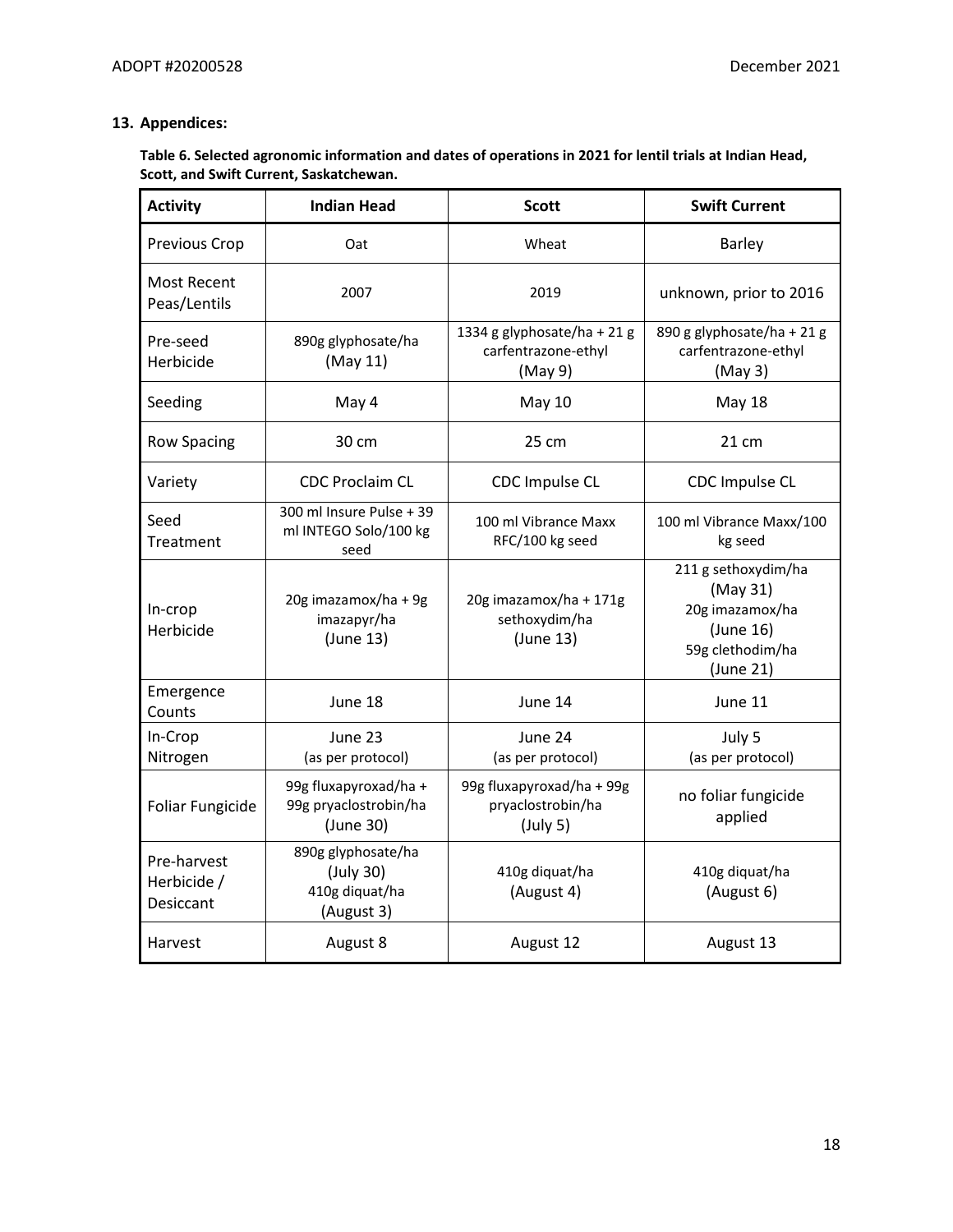| Table 7. Lentil fertility treatment effects on mean plant densities at Indian Head, Scott, and Swift Current, |
|---------------------------------------------------------------------------------------------------------------|
| Saskatchewan in 2021. Means within a column followed by the same letter do not significantly differ           |
| (Tukey-Kramer, $P \leq 0.05$ ).                                                                               |

| P <sub>2</sub> O <sub>5</sub> Rate - Inoculant - Extra N | <b>Indian Head</b> | <b>Scott</b>                                                                                | <b>Swift Current</b> |  |  |
|----------------------------------------------------------|--------------------|---------------------------------------------------------------------------------------------|----------------------|--|--|
|                                                          |                    |                                                                                             |                      |  |  |
| Overall F-test Results ( $Pr > F$ )                      | 0.643              | 0.017                                                                                       | 0.519                |  |  |
|                                                          |                    | ---------------------    Plant Density (plants/m <sup>2</sup> )    ------------------------ |                      |  |  |
| 1) OP - No - None                                        | 171.4a             | 157.5 a                                                                                     | 134.9 a              |  |  |
| 2) OP - Yes - None                                       | 178.8 a            | 146.7 ab                                                                                    | 120.5a               |  |  |
| 3) 22P - No - None                                       | 150.1a             | 139.3 ab                                                                                    | 126.2a               |  |  |
| 4) 22P - Yes - None                                      | 169.8a             | 124.7 b                                                                                     | 111.6 a              |  |  |
| 5) 45P - No - None                                       | 185.0 a            | 139.0 ab                                                                                    | 121.1a               |  |  |
| 6) 45P - Yes - None                                      | 172.3a             | 151.9 ab                                                                                    | 116.1a               |  |  |
| 7) 45P - No - 55N sideband                               | 175.1a             | 130.2 ab                                                                                    | 124.4 a              |  |  |
| 8) 45P - No - 55N in-crop                                | 171.9a             | 146.4 ab                                                                                    | 120.5a               |  |  |
| 9) 45P - Yes - 55N sideband                              | 177.6 a            | 136.1 ab                                                                                    | 119.6 a              |  |  |
| 10) 45P - Yes - 55N in-crop                              | 168.6 a            | 130.2 ab                                                                                    | 116.4a               |  |  |
| 11) 67P - Yes - None                                     | 178.0 a            | 144.4 ab                                                                                    | 114.0 a              |  |  |
| 12) 67P - Yes - 55N sideband                             | 189.9 a            | 142.7 ab                                                                                    | 126.8 a              |  |  |
| S.E.M                                                    | 11.09              | 5.92                                                                                        | 6.63                 |  |  |

**Table 8. Linear and quadratic orthogonal contrast results for phosphorus fertilizer rate effects on lentil plant densities at Indian Head, Scott, and Swift Current (2021). Only treatments with granular inoculant and no additional N fertilizer were included.** 

| <b>Phosphorous Fertilizer Rate</b>           | <b>Indian Head</b>                                               | <b>Scott</b> | <b>Swift Current</b> |  |  |
|----------------------------------------------|------------------------------------------------------------------|--------------|----------------------|--|--|
|                                              | -- Plant Density (plants/m <sup>2</sup> ) ---------------------- |              |                      |  |  |
| 0 kg P <sub>2</sub> O <sub>5</sub> /ha (2)   | 178.8                                                            | 146.7        | 120.5                |  |  |
| 22 kg $P_2O_5/ha(4)$                         | 169.8                                                            | 124.7        | 111.6                |  |  |
| 45 kg $P_2O_5/ha$ (6)                        | 172.3                                                            | 151.9        | 116.1                |  |  |
| 67 kg P <sub>2</sub> O <sub>5</sub> /ha (11) | 178.0                                                            | 144.4        | 114.0                |  |  |
| <b>Orthogonal Contrast</b>                   | -- Pr > F (p-value) --                                           |              |                      |  |  |
| P Rate - Linear                              | 0.999                                                            | 0.445        | 0.612                |  |  |
| P Rate – Quadratic                           | 0.506                                                            | 0.229        | 0.608                |  |  |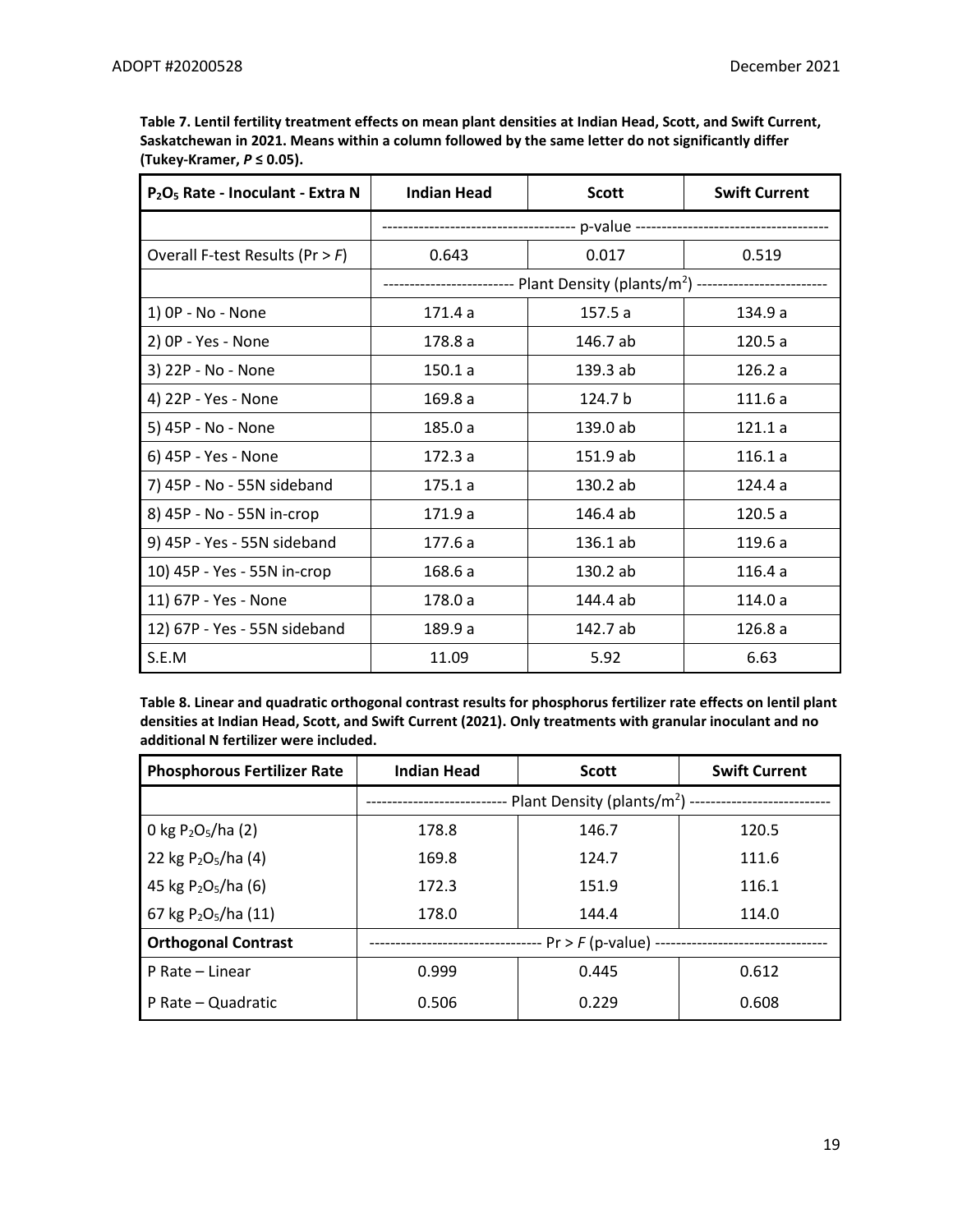| <b>Inoculant Group Comparisons</b>     | <b>Indian Head</b>                           | <b>Scott</b> | <b>Swift Current</b> |  |
|----------------------------------------|----------------------------------------------|--------------|----------------------|--|
|                                        | -- Plant Density (plants/m <sup>2</sup> ) -- |              |                      |  |
| No inoculant – No extra $N(1,3,5)$ vs. | 168.8 A                                      | 145.3 A      | 127.4A               |  |
| Inoculant – No extra $N(2,4,6)$        | 173.6 B                                      | 141.1 A      | 116.1 B              |  |
| $Pr$ > $F$ (p-value)                   | 0.598                                        | 0.392        | 0.044                |  |
| No Inoculant + Extra N (7,8) vs.       | 173.5 A                                      | 138.3 A      | 122.5 A              |  |
| Inoculant + Extra N $(9,10)$           | 173.1 A                                      | 133.1 A      | 118.0 A              |  |
| $Pr$ > $F$ (p-value)                   | 0.969                                        | 0.390        | 0.503                |  |

**Table 9. Predetermined contrasts comparing un-inoculated to inoculated lentils, with and without extra nitrogen (N) fertilizer for plant density at Indian Head, Scott, and Swift Current (2021).** 

**Table 10. Predetermined contrasts comparing lentils with no extra nitrogen (N) fertilizer to lentils with extra N fertilizer, with and without inoculant for plant density at Indian Head, Scott, and Swift Current (2021).** 

| <b>Extra N Group Comparisons</b>    | <b>Indian Head</b>                                                                  | <b>Scott</b> | <b>Swift Current</b> |
|-------------------------------------|-------------------------------------------------------------------------------------|--------------|----------------------|
|                                     | -- Plant Density (plants/m <sup>2</sup> ) ---------------------<br>---------------- |              |                      |
| No Extra $N$ + Inoculant (6,11) vs. | 175.1 A                                                                             | 148.1 A      | 115.0 A              |
| Extra $N$ + Inoculant (9,10,12)     | 178.7 A                                                                             | 136.3 A      | 120.9 A              |
| $Pr$ > $F$ (p-value)                | 0.667                                                                               | 0.025        | 0.379                |
| No Extra $N - No$ Inoculant (5) vs. | 185.0 A                                                                             | 139.0 A      | 121.1A               |
| Extra $N - No$ Inoculant (7,8)      | 173.5 A                                                                             | 138.3 A      | 122.5 A              |
| $Pr$ > $F$ (p-value)                | 0.401                                                                               | 0.918        | 0.869                |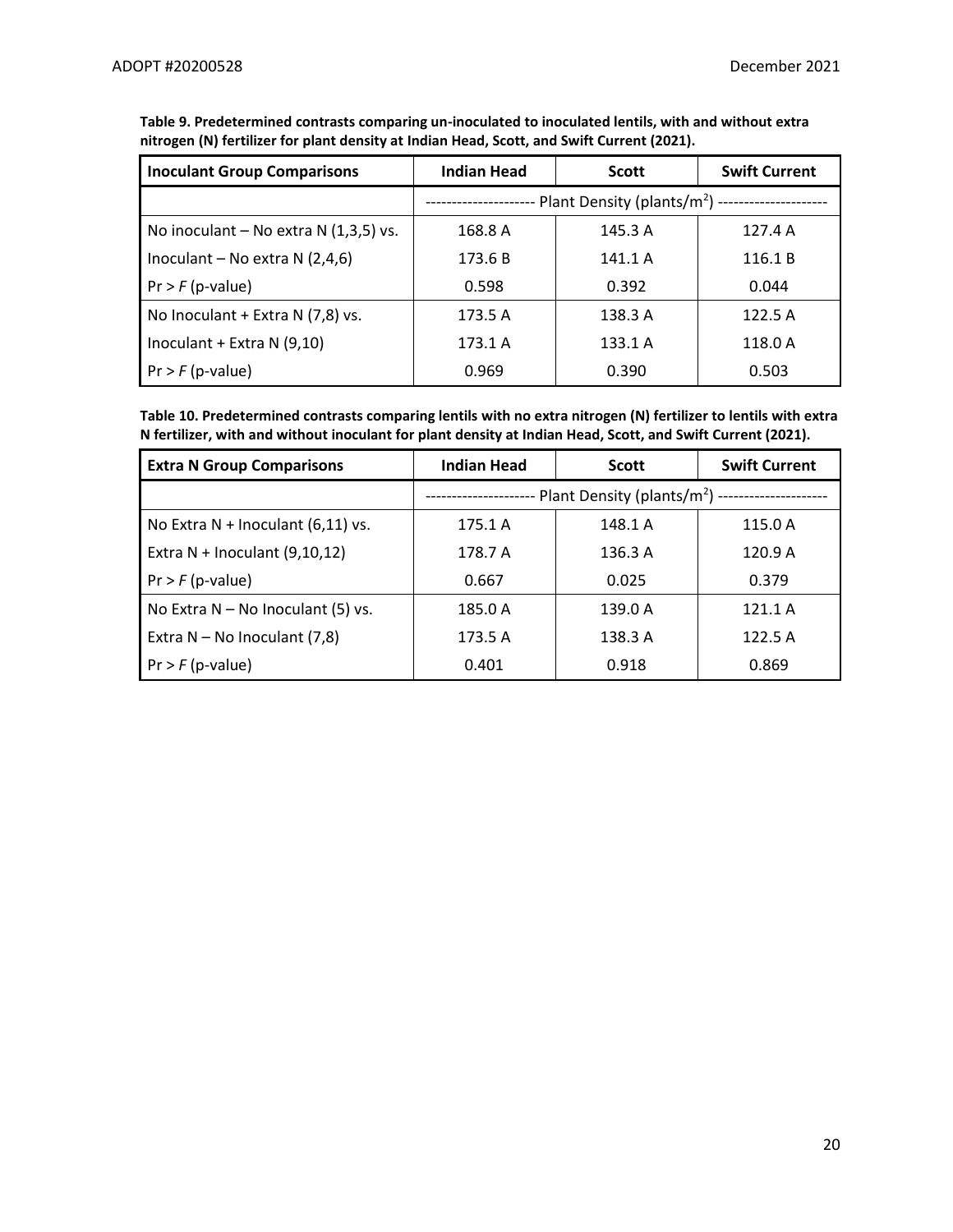| Table 11. Lentil fertility treatment effects on mean seed yield at Indian Head, Scott, and Swift Current, |
|-----------------------------------------------------------------------------------------------------------|
| Saskatchewan in 2021. Means within a column followed by the same letter do not significantly differ       |
| (Tukev-Kramer, $P \leq 0.05$ ).                                                                           |

| P <sub>2</sub> O <sub>5</sub> Rate - Inoculant - Extra N | <b>Indian Head</b> | <b>Scott</b> | <b>Swift Current</b> |  |
|----------------------------------------------------------|--------------------|--------------|----------------------|--|
|                                                          |                    |              |                      |  |
| Overall F-test Results ( $Pr > F$ )                      | < 0.001            | 0.809        | 0.083                |  |
|                                                          |                    |              |                      |  |
| 1) OP - No - None                                        | 1937 c             | 1668 a       | 1393 a               |  |
| 2) OP - Yes - None                                       | 1923 c             | 2067 a       | 1478 a               |  |
| 3) 22P - No - None                                       | 2003 abc           | 1819 a       | 1515 a               |  |
| 4) 22P - Yes - None                                      | 2048 abc           | 2086 a       | 1558 a               |  |
| 5) 45P - No - None                                       | 2065 abc           | 1954 a       | 1384 a               |  |
| 6) 45P - Yes - None                                      | 2091 abc           | 2018 a       | 1468 a               |  |
| 7) 45P - No - 55N sideband                               | 2208 a             | 1781 a       | 1324 a               |  |
| 8) 45P - No - 55N in-crop                                | 2007 abc           | 1990 a       | 1531 a               |  |
| 9) 45P - Yes - 55N sideband                              | 2219 a             | 1869 a       | 1610 a               |  |
| 10) 45P - Yes - 55N in-crop                              | 2149 ab            | 2367 a       | 1387 a               |  |
| 11) 67P - Yes - None                                     | 2169 a             | 2132 a       | 1341 a               |  |
| 12) 67P - Yes - 55N sideband                             | 2183 a             | 1622 a       | 1590 a               |  |
| S.E.M                                                    | 87.5               | 273.9        | 126.3                |  |

**Table 12. Linear and quadratic orthogonal contrast results for phosphorus fertilizer rate effects on lentil seed yield at Indian Head, Scott, and Swift Current (2021). Only treatments with granular inoculant and no additional N fertilizer were included.** 

| <b>Phosphorous Fertilizer Rate</b> | <b>Indian Head</b>     | <b>Scott</b>          | <b>Swift Current</b> |  |
|------------------------------------|------------------------|-----------------------|----------------------|--|
|                                    |                        | Seed Yield (kg/ha) -- |                      |  |
| 0 kg $P_2O_5/ha(2)$                | 1923                   | 2067                  | 1478                 |  |
| 22 kg $P_2O_5/ha$ (4)              | 2048                   | 2086                  | 1558                 |  |
| 45 kg $P_2O_5/ha$ (6)              | 2091                   | 2019                  | 1468                 |  |
| 67 kg $P_2O_5/ha(11)$              | 2169                   | 2132                  | 1341                 |  |
| <b>Orthogonal Contrast</b>         | -- Pr > F (p-value) -- |                       |                      |  |
| P Rate - Linear                    | < 0.001                | 0.916                 | 0.129                |  |
| P Rate – Quadratic                 | 0.606                  | 0.862                 | 0.159                |  |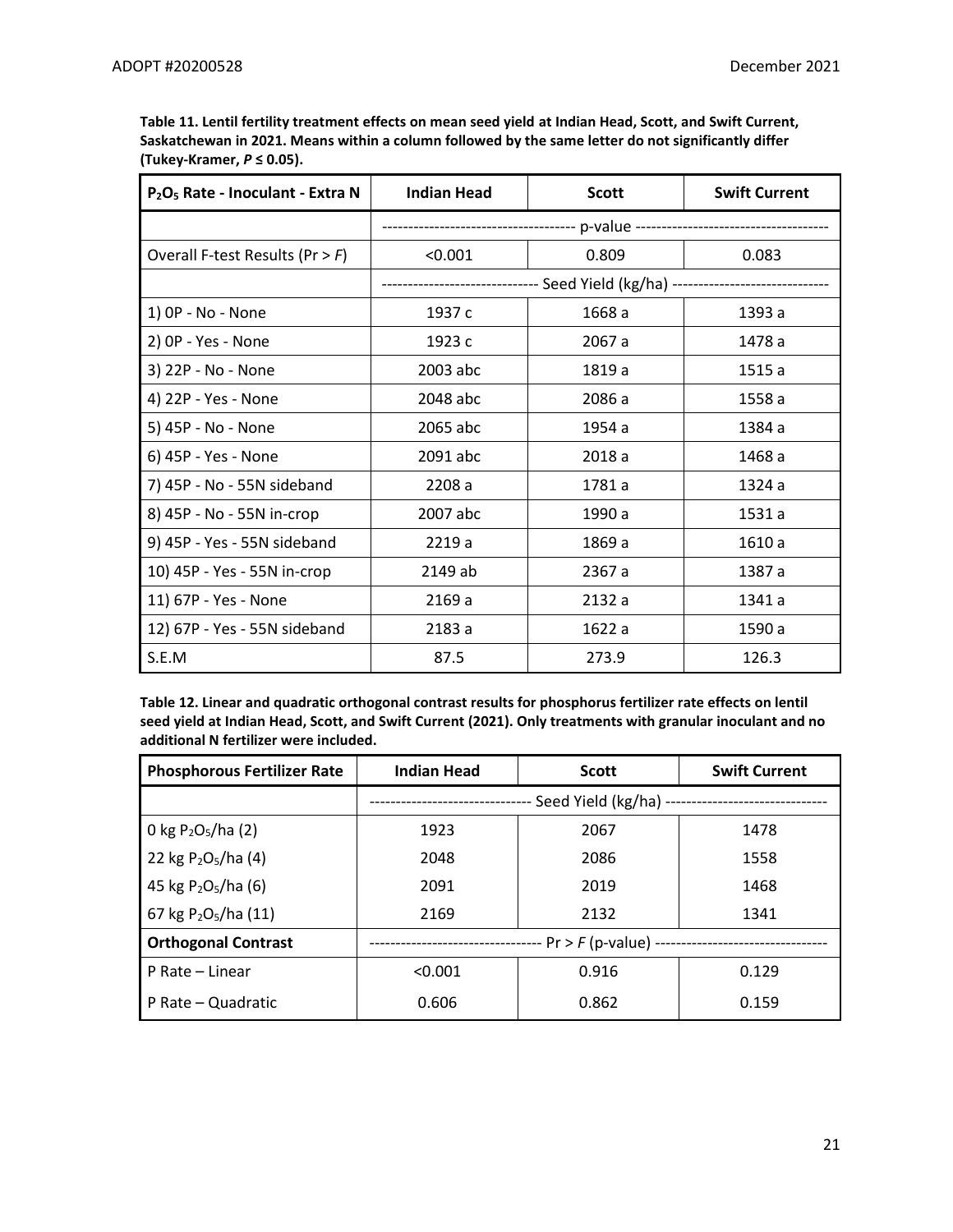| <b>Inoculant Group Comparisons</b>     | Indian Head | <b>Scott</b>                                | <b>Swift Current</b> |
|----------------------------------------|-------------|---------------------------------------------|----------------------|
|                                        |             | Seed Yield (kg/ha) ------------------------ |                      |
| No inoculant – No extra $N(1,3,5)$ vs. | 2002 A      | 1814 A                                      | 1430 A               |
| Inoculant – No extra $N(2,4,6)$        | 2021 A      | 2057 A                                      | 1501 A               |
| $Pr > F(p-value)$                      | 0.603       | 0.277                                       | 0.236                |
| No Inoculant + Extra N (7,8) vs.       | 2107 A      | 1885 A                                      | 1428 A               |
| Inoculant + Extra N (9,10)             | 2184 A      | 2118 A                                      | 1498 A               |
| $Pr$ > $F$ (p-value)                   | 0.099       | 0.394                                       | 0.332                |

**Table 13. Predetermined contrasts comparing un-inoculated to inoculated lentils, with and without extra nitrogen (N) fertilizer for seed yield at Indian Head, Scott, and Swift Current (2021).** 

**Table 14. Predetermined contrasts comparing lentils with no extra nitrogen (N) fertilizer to lentils with extra N fertilizer, with and without inoculant for seed yield at Indian Head, Scott, and Swift Current (2021).** 

| <b>Extra N Group Comparisons</b>    | <b>Indian Head</b>    | <b>Scott</b> | <b>Swift Current</b> |
|-------------------------------------|-----------------------|--------------|----------------------|
|                                     | Seed Yield (kg/ha) -- |              |                      |
| No Extra $N$ + Inoculant (6,11) vs. | 2130 A                | 2075 A       | 1405 A               |
| Extra $N$ + Inoculant (9,10,12)     | 2184 A                | 1953 A       | 1529 A               |
| $Pr$ > $F$ (p-value)                | 0.126                 | 0.686        | 0.137                |
| No Extra $N - No$ Inoculant (5) vs. | 2065 A                | 1954 A       | 1384 A               |
| Extra $N - No$ Inoculant (7,8)      | 2107 A                | 1885 A       | 1428 A               |
| $Pr$ > $F$ (p-value)                | 0.449                 | 0.835        | 0.620                |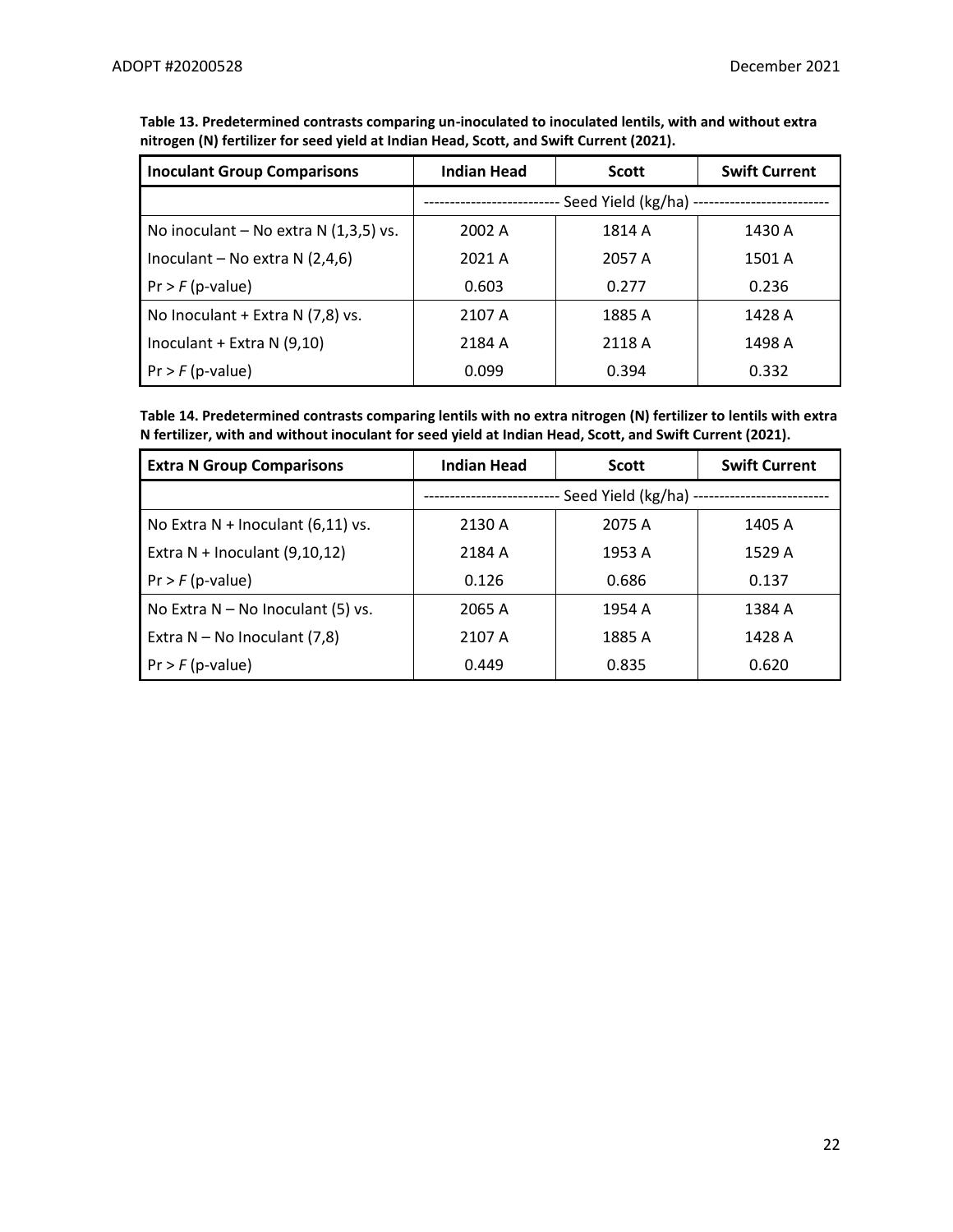| P <sub>2</sub> O <sub>5</sub> Rate - Inoculant - Extra N | <b>Indian Head</b> | <b>Scott</b>                                                                    | <b>Swift Current</b> |
|----------------------------------------------------------|--------------------|---------------------------------------------------------------------------------|----------------------|
|                                                          |                    |                                                                                 |                      |
| Overall F-test (Pr $>$ F)                                | 0.730              | 0.658                                                                           | 0.229                |
|                                                          |                    | -------------------------    Test Weight (g/0.5 l)    ------------------------- |                      |
| 1) OP - No - None                                        | 401.3a             | 398.0 a                                                                         | 390.2 a              |
| 2) OP - Yes - None                                       | 401.5a             | 398.0 a                                                                         | 390.6 a              |
| 3) 22P - No - None                                       | 401.6a             | 398.0 a                                                                         | 390.1 a              |
| 4) 22P - Yes - None                                      | 401.0a             | 398.3 a                                                                         | 390.9 a              |
| 5) 45P - No - None                                       | 400.5 a            | 398.6 a                                                                         | 390.2 a              |
| 6) 45P - Yes - None                                      | 401.7a             | 399.6 a                                                                         | 390.1 a              |
| 7) 45P - No - 55N sideband                               | 401.4a             | 398.5 a                                                                         | 389.3a               |
| 8) 45P - No - 55N in-crop                                | 401.6a             | 399.5 a                                                                         | 389.7 a              |
| 9) 45P - Yes - 55N sideband                              | 401.5a             | 398.3 a                                                                         | 389.3 a              |
| 10) 45P - Yes - 55N in-crop                              | 400.6 a            | 399.0 a                                                                         | 390.5 a              |
| 11) 67P - Yes - None                                     | 400.7 a            | 398.2 a                                                                         | 390.0 a              |
| 12) 67P - Yes - 55N sideband                             | 401.4a             | 399.4 a                                                                         | 389.6 a              |
| S.E.M                                                    | 0.53               | 0.93                                                                            | 0.56                 |

**Table 15. Lentil fertility treatment effects on mean test weight at Indian Head, Scott, and Swift Current, Saskatchewan in 2021. Means within a column followed by the same letter do not significantly differ (Tukey-Kramer,** *P* **≤ 0.05).**

**Table 16. Linear and quadratic orthogonal contrast results for phosphorus fertilizer rate effects on lentil test weight at Indian Head, Scott, and Swift Current (2021). Only treatments with granular inoculant and no additional N fertilizer were included.** 

| <b>Phosphorous Fertilizer Rate</b>           | <b>Indian Head</b>   | <b>Scott</b>             | <b>Swift Current</b> |  |
|----------------------------------------------|----------------------|--------------------------|----------------------|--|
|                                              |                      | Test Weight $(g/0.5)$ -- |                      |  |
| 0 kg $P_2O_5/ha(2)$                          | 401.5                | 398.0                    | 390.6                |  |
| 22 kg $P_2O_5/ha(4)$                         | 401.0                | 398.3                    | 390.9                |  |
| 45 kg $P_2O_5/ha$ (6)                        | 401.7                | 399.6                    | 390.1                |  |
| 67 kg P <sub>2</sub> O <sub>5</sub> /ha (11) | 400.7                | 398.2                    | 390.0                |  |
| <b>Orthogonal Contrast</b>                   | - Pr > F (p-value) - |                          |                      |  |
| P Rate - Linear                              | 0.451                | 0.535                    | 0.172                |  |
| P Rate - Quadratic                           | 0.691                | 0.244                    | 0.592                |  |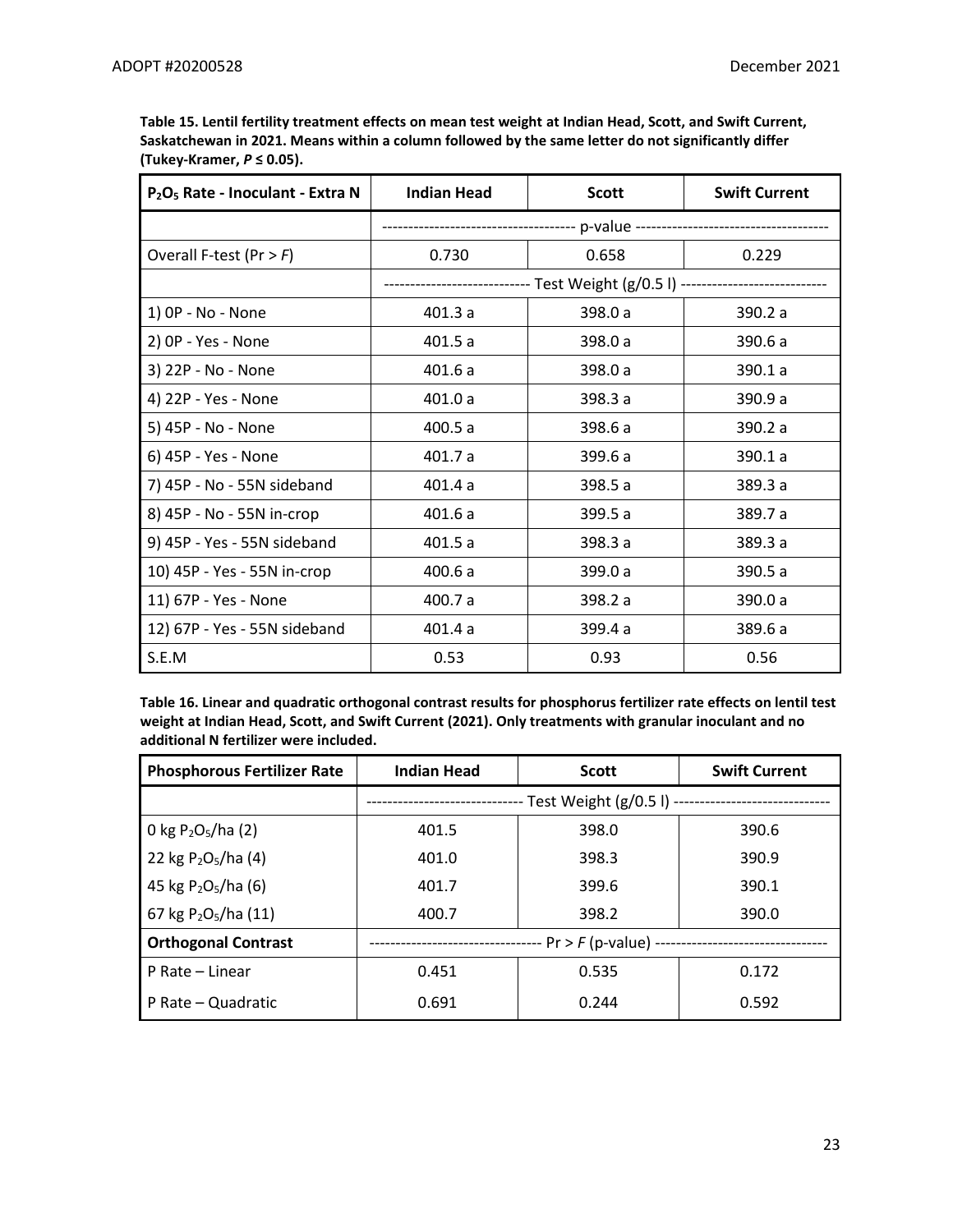| <b>Inoculant Group Comparisons</b>     | <b>Indian Head</b> | <b>Scott</b>                                      | <b>Swift Current</b> |
|----------------------------------------|--------------------|---------------------------------------------------|----------------------|
|                                        |                    | -- Test Weight (g/0.5 l) ------------------------ |                      |
| No inoculant – No extra $N(1,3,5)$ vs. | 401.1 A            | 398.2 A                                           | 390.5 A              |
| Inoculant – No extra $N(2,4,6)$        | 401.4 A            | 398.6 A                                           | 390.5 A              |
| $Pr$ > $F$ (p-value)                   | 0.556              | 0.425                                             | 0.278                |
| No Inoculant + Extra N (7,8) vs.       | 401.5 A            | 399.0 A                                           | 389.5 A              |
| Inoculant + Extra N $(9,10)$           | 401.1 A            | 398.6 A                                           | 389.9 A              |
| $Pr$ > $F$ (p-value)                   | 0.442              | 0.630                                             | 0.406                |

**Table 17. Predetermined contrasts comparing un-inoculated to inoculated lentils, with and without extra nitrogen (N) fertilizer for test weight at Indian Head, Scott, and Swift Current (2021).** 

**Table 18. Predetermined contrasts comparing lentils with no extra nitrogen (N) fertilizer to lentils with extra N fertilizer, with and without inoculant for test weight at Indian Head, Scott, and Swift Current (2021).** 

| <b>Extra N Group Comparisons</b>    | <b>Indian Head</b>                         | <b>Scott</b> | <b>Swift Current</b> |
|-------------------------------------|--------------------------------------------|--------------|----------------------|
|                                     | - Test Weight (g/0.5 l) ------------------ |              |                      |
| No Extra $N$ + Inoculant (6,11) vs. | 401.2 A                                    | 398.9 A      | 390.0 A              |
| Extra $N$ + Inoculant (9,10,12)     | 401.2 A                                    | 398.9 A      | 389.8 A              |
| $Pr$ > $F$ (p-value)                | 0.725                                      | 0.677        | 0.488                |
| No Extra $N - No$ Inoculant (5) vs. | 400.5 A                                    | 398.6 A      | 390.2 A              |
| Extra $N - No$ Inoculant (7,8)      | 401.5 A                                    | 399.0 A      | 389.5 A              |
| $Pr$ > $F$ (p-value)                | 0.115                                      | 0.684        | 0.202                |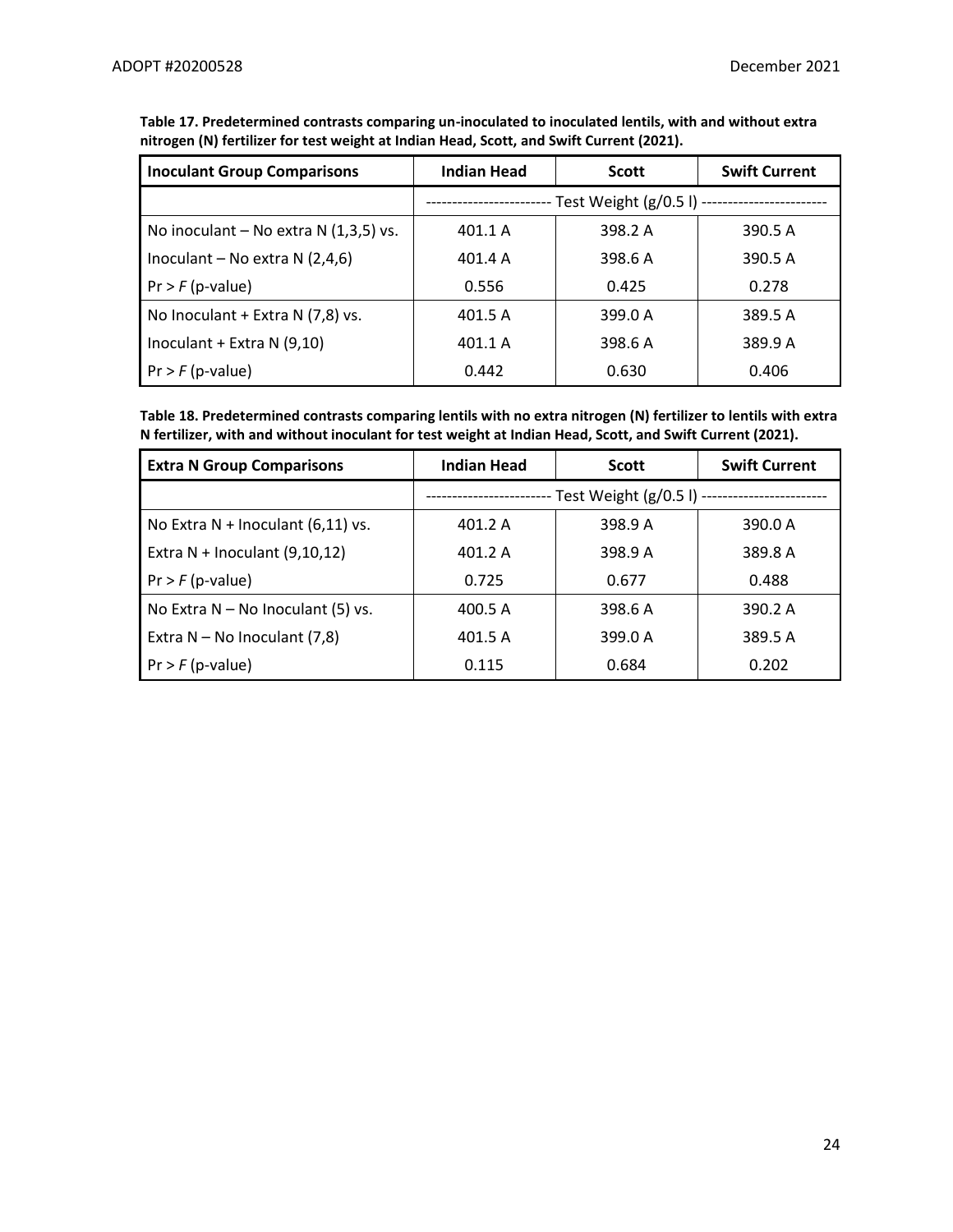| P <sub>2</sub> O <sub>5</sub> Rate - Inoculant - Extra N | <b>Indian Head</b> | <b>Scott</b> | <b>Swift Current</b> |
|----------------------------------------------------------|--------------------|--------------|----------------------|
|                                                          |                    |              |                      |
| Overall F-test (Pr $>$ F)                                | 0.857              | 0.386        | 0.043                |
|                                                          |                    |              |                      |
| 1) OP - No - None                                        | 42.9a              | 52.2a        | 45.9 ab              |
| 2) OP - Yes - None                                       | 43.1a              | 52.4a        | 46.9 ab              |
| 3) 22P - No - None                                       | 42.7 a             | 52.4a        | 45.8 ab              |
| 4) 22P - Yes - None                                      | 42.6a              | 51.0a        | 46.9 ab              |
| 5) 45P - No - None                                       | 43.0a              | 51.3a        | 47.2 ab              |
| 6) 45P - Yes - None                                      | 42.9a              | 50.6a        | 47.5 ab              |
| 7) 45P - No - 55N sideband                               | 43.3a              | 51.3a        | 45.7 b               |
| 8) 45P - No - 55N in-crop                                | 43.3a              | 51.9a        | 47.6 ab              |
| 9) 45P - Yes - 55N sideband                              | 43.4 a             | 51.1a        | 46.5 ab              |
| 10) 45P - Yes - 55N in-crop                              | 42.8a              | 52.3a        | 48.6 a               |
| 11) 67P - Yes - None                                     | 42.9a              | 52.2a        | 46.8 ab              |
| 12) 67P - Yes - 55N sideband                             | 43.0a              | 51.0a        | 47.1 ab              |
| S.E.M                                                    | 0.39               | 0.66         | 0.57                 |

**Table 19. Lentil fertility treatment effects on mean seed weight at Indian Head, Scott, and Swift Current, Saskatchewan in 2021. Means within a column followed by the same letter do not significantly differ (Tukey-Kramer,** *P* **≤ 0.05).**

**Table 20. Linear and quadratic orthogonal contrast results for phosphorus fertilizer rate effects on lentil seed weight at Indian Head, Scott, and Swift Current (2021). Only treatments with granular inoculant and no additional N fertilizer were included.** 

| <b>Phosphorous Fertilizer Rate</b>           | <b>Indian Head</b>     | <b>Scott</b>                   | <b>Swift Current</b> |  |  |
|----------------------------------------------|------------------------|--------------------------------|----------------------|--|--|
|                                              |                        | Seed Weight (g/1000 seeds) --- |                      |  |  |
| 0 kg $P_2O_5/ha(2)$                          | 43.1                   | 52.4                           | 46.9                 |  |  |
| 22 kg P <sub>2</sub> O <sub>5</sub> /ha (4)  | 42.6                   | 51.0                           | 46.9                 |  |  |
| 45 kg $P_2O_5/ha$ (6)                        | 42.9                   | 50.6                           | 47.5                 |  |  |
| 67 kg P <sub>2</sub> O <sub>5</sub> /ha (11) | 42.9                   | 52.2                           | 46.8                 |  |  |
| <b>Orthogonal Contrast</b>                   | -- Pr > F (p-value) -- |                                |                      |  |  |
| P Rate - Linear                              | 0.922                  | 0.686                          | 0.945                |  |  |
| P Rate – Quadratic                           | 0.511                  | 0.021                          | 0.498                |  |  |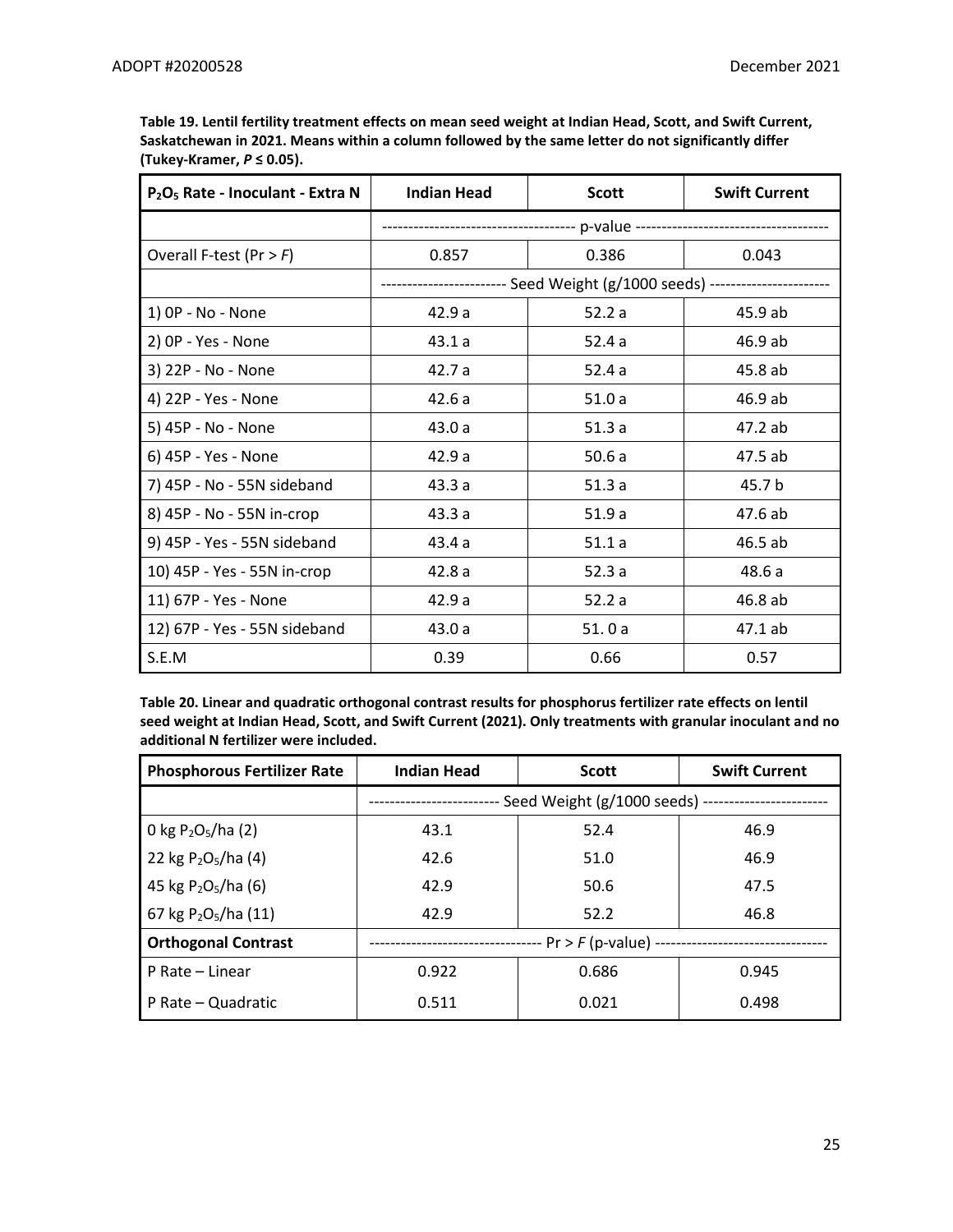| <b>Inoculant Group Comparisons</b>     | Indian Head | <b>Scott</b>                                   | <b>Swift Current</b> |
|----------------------------------------|-------------|------------------------------------------------|----------------------|
|                                        |             | Seed Weight (g/1000 seeds) ------------------- |                      |
| No inoculant – No extra $N(1,3,5)$ vs. | 42.9A       | 52.0 A                                         | 46.3 A               |
| Inoculant – No extra $N(2,4,6)$        | 42.9A       | 51.3A                                          | 47.1 A               |
| $Pr$ > $F$ (p-value)                   | 0.976       | 0.216                                          | 0.096                |
| No Inoculant + Extra N (7,8) vs.       | 43.3 A      | 51.6 A                                         | 46.7 A               |
| Inoculant + Extra N $(9,10)$           | 43.1 A      | 51.7 A                                         | 47.5 A               |
| $Pr$ > $F$ (p-value)                   | 0.511       | 0.814                                          | 0.148                |

**Table 21. Predetermined contrasts comparing un-inoculated to inoculated lentils, with and without extra nitrogen (N) fertilizer for seed weight at Indian Head, Scott, and Swift Current (2021).** 

**Table 22. Predetermined contrasts comparing lentils with no extra nitrogen (N) fertilizer to lentils with extra N fertilizer, with and without inoculant for seed weight at Indian Head, Scott, and Swift Current (2021).** 

| <b>Extra N Group Comparisons</b>    | <b>Indian Head</b>                             | <b>Scott</b> | <b>Swift Current</b> |
|-------------------------------------|------------------------------------------------|--------------|----------------------|
|                                     | Seed Weight (g/1000 seeds) ------------------- |              |                      |
| No Extra $N$ + Inoculant (6,11) vs. | 42.9A                                          | 51.4 A       | 47.1 A               |
| Extra $N$ + Inoculant (9,10,12)     | 43.1 A                                         | 51.5 A       | 47.4 A               |
| $Pr$ > $F$ (p-value)                | 0.624                                          | 0.542        | 0.780                |
| No Extra $N - No$ Inoculant (5) vs. | 43.0 A                                         | 51.3 A       | 47.2 A               |
| Extra $N - No$ Inoculant (7,8)      | 43.3 A                                         | 51.6 A       | 46.7 A               |
| $Pr$ > $F$ (p-value)                | 0.373                                          | 0.748        | 0.454                |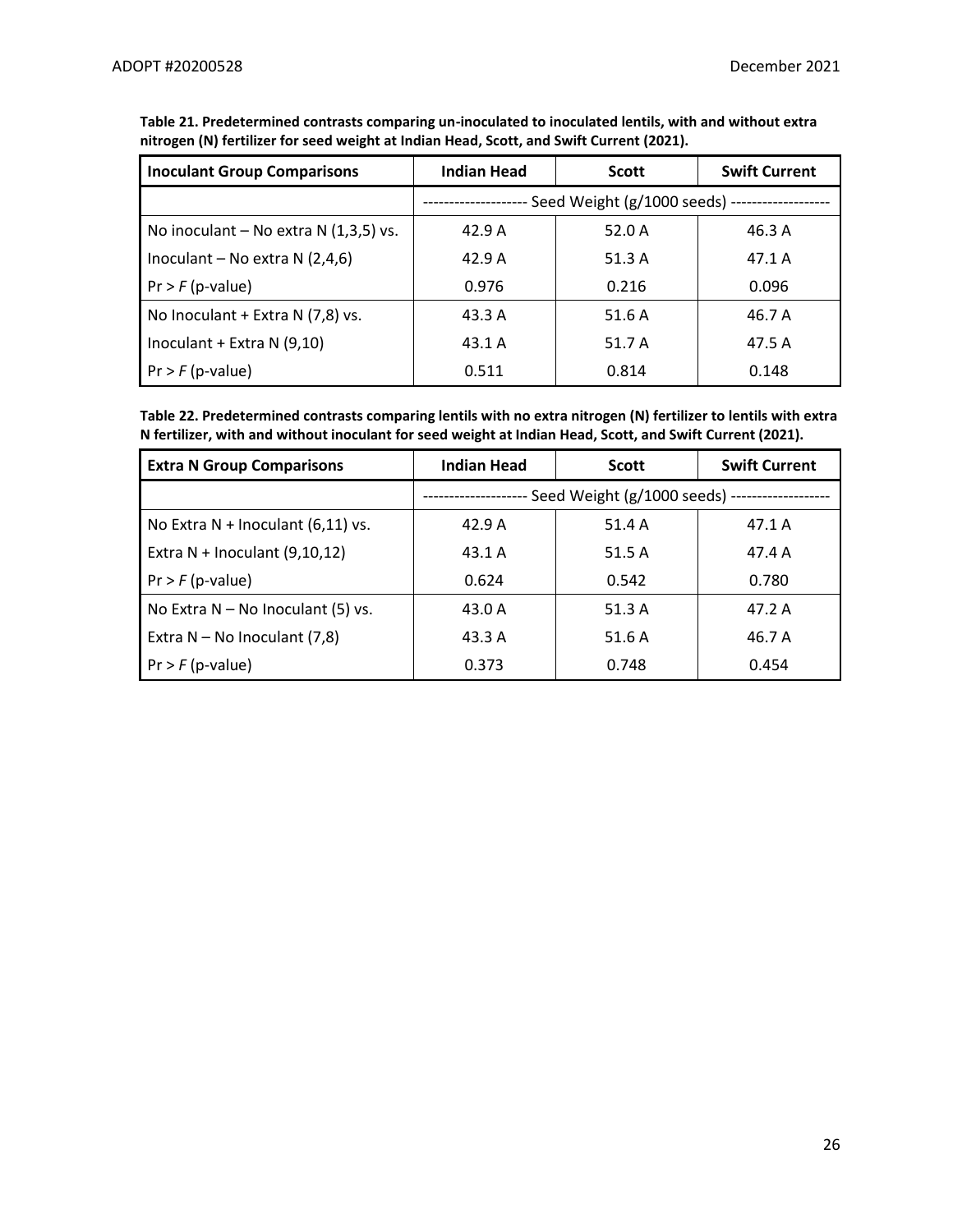| P <sub>2</sub> O <sub>5</sub> Rate - Inoculant - Extra N | <b>Indian Head</b> | <b>Scott</b> | <b>Swift Current</b> |
|----------------------------------------------------------|--------------------|--------------|----------------------|
|                                                          |                    |              |                      |
| Overall F-test (Pr $>$ F)                                | 0.658              | 0.206        | 0.740                |
|                                                          |                    |              |                      |
| 1) OP - No - None                                        | 26.5a              | 24.7 a       | 25.2a                |
| 2) OP - Yes - None                                       | 26.2a              | 24.9a        | 24.8a                |
| 3) 22P - No - None                                       | 26.5a              | 24.4 a       | 24.7 a               |
| 4) 22P - Yes - None                                      | 26.8a              | 24.8a        | 25.0a                |
| 5) 45P - No - None                                       | 26.4a              | 24.9 a       | 24.4 a               |
| 6) 45P - Yes - None                                      | 26.6a              | 24.2a        | 24.8a                |
| 7) 45P - No - 55N sideband                               | 26.5a              | 24.3a        | 25.0a                |
| 8) 45P - No - 55N in-crop                                | 27.1a              | 25.0a        | 24.6a                |
| 9) 45P - Yes - 55N sideband                              | 26.4a              | 24.6a        | 24.7 a               |
| 10) 45P - Yes - 55N in-crop                              | 26.9a              | 24.8a        | 24.7 a               |
| 11) 67P - Yes - None                                     | 26.5a              | 24.9 a       | 24.4 a               |
| 12) 67P - Yes - 55N sideband                             | 26.6a              | 24.0a        | 24.8a                |
| S.E.M                                                    | 0.28               | 0.28         | 0.31                 |

**Table 23. Lentil fertility treatment effects on mean seed protein at Indian Head, Scott, and Swift Current, Saskatchewan in 2021. Means within a column followed by the same letter do not significantly differ (Tukey-Kramer,** *P* **≤ 0.05).**

**Table 24. Linear and quadratic orthogonal contrast results for phosphorus fertilizer rate effects on lentil seed protein at Indian Head, Scott, and Swift Current (2021). Only treatments with granular inoculant and no additional N fertilizer were included.** 

| <b>Phosphorous Fertilizer Rate</b> | <b>Indian Head</b>                             | <b>Scott</b> | <b>Swift Current</b> |
|------------------------------------|------------------------------------------------|--------------|----------------------|
|                                    | - Seed Protein (%) --------------------------- |              |                      |
| 0 kg $P_2O_5/ha(2)$                | 26.2                                           | 24.9         | 24.8                 |
| 22 kg $P_2O_5/ha(4)$               | 26.8                                           | 24.8         | 25.0                 |
| 45 kg $P_2O_5/ha$ (6)              | 26.6                                           | 24.2         | 24.8                 |
| 67 kg $P_2O_5/ha(11)$              | 26.5                                           | 24.9         | 24.4                 |
| <b>Orthogonal Contrast</b>         | -- Pr > F (p-value) --                         |              |                      |
| P Rate - Linear                    | 0.729                                          | 0.636        | 0.260                |
| P Rate - Quadratic                 | 0.221                                          | 0.181        | 0.300                |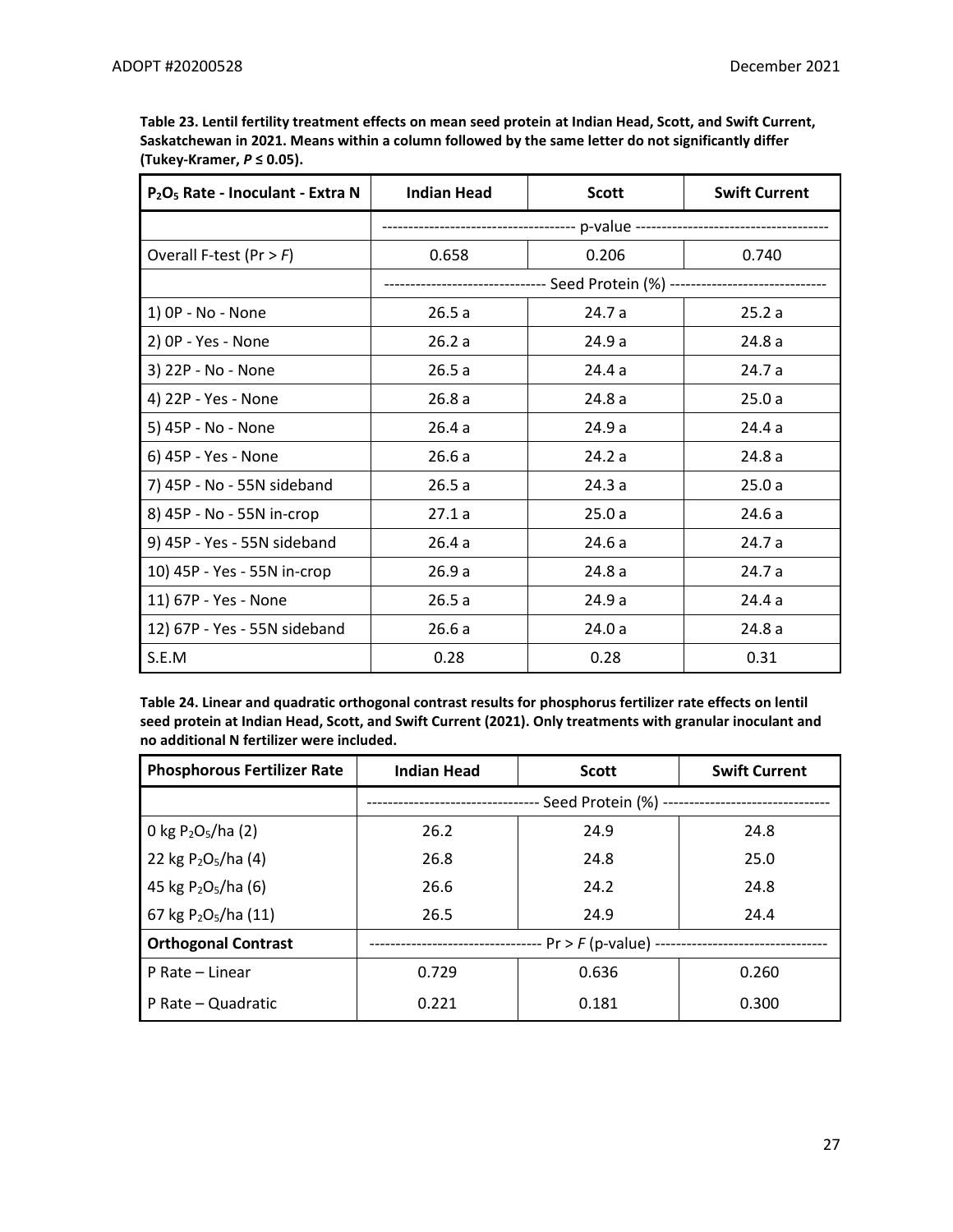| <b>Inoculant Group Comparisons</b>     | <b>Indian Head</b>                          | <b>Scott</b> | <b>Swift Current</b> |
|----------------------------------------|---------------------------------------------|--------------|----------------------|
|                                        | Seed Protein (%) -------------------------- |              |                      |
| No inoculant – No extra $N(1,3,5)$ vs. | 26.5A                                       | 24.7 A       | 24.8 A               |
| Inoculant – No extra $N(2,4,6)$        | 26.5A                                       | 24.6A        | 24.9A                |
| $Pr$ > $F$ (p-value)                   | 0.680                                       | 0.746        | 0.708                |
| No Inoculant + Extra N (7,8) vs.       | 26.8 A                                      | 24.6A        | 24.8 A               |
| Inoculant + Extra N $(9,10)$           | 26.6A                                       | 24.7 A       | 24.7 A               |
| $Pr$ > $F$ (p-value)                   | 0.574                                       | 0.779        | 0.842                |

**Table 25. Predetermined contrasts comparing un-inoculated to inoculated lentils, with and without extra nitrogen (N) fertilizer for seed protein at Indian Head, Scott, and Swift Current (2021).** 

**Table 26. Predetermined contrasts comparing lentils with no extra nitrogen (N) fertilizer to lentils with extra N fertilizer, with and without inoculant for seed protein at Indian Head, Scott, and Swift Current (2021).** 

| <b>Extra N Group Comparisons</b>    | Indian Head             | <b>Scott</b> | <b>Swift Current</b> |
|-------------------------------------|-------------------------|--------------|----------------------|
|                                     | -- Seed Protein (%) --- |              |                      |
| No Extra $N$ + Inoculant (6,11) vs. | 26.5A                   | 24.5 A       | 24.6A                |
| Extra $N$ + Inoculant (9,10,12)     | 26.6 A                  | 24.5 A       | 24.8 A               |
| $Pr$ > $F$ (p-value)                | 0.735                   | 0.736        | 0.748                |
| No Extra $N - No$ Inoculant (5) vs. | 26.4 A                  | 24.9A        | 24.4 A               |
| Extra $N - No$ Inoculant (7,8)      | 26.8 A                  | 24.6A        | 24.8 A               |
| $Pr$ > $F$ (p-value)                | 0.229                   | 0.426        | 0.333                |

**\_\_\_\_\_\_\_\_\_\_\_\_\_\_\_\_\_\_\_\_\_\_\_\_\_\_\_\_\_\_\_\_\_\_\_\_\_\_\_\_\_\_\_\_\_\_\_\_\_\_\_\_\_\_\_\_\_\_\_\_\_\_\_\_\_\_\_\_\_\_\_\_\_\_\_\_\_\_\_\_\_\_**